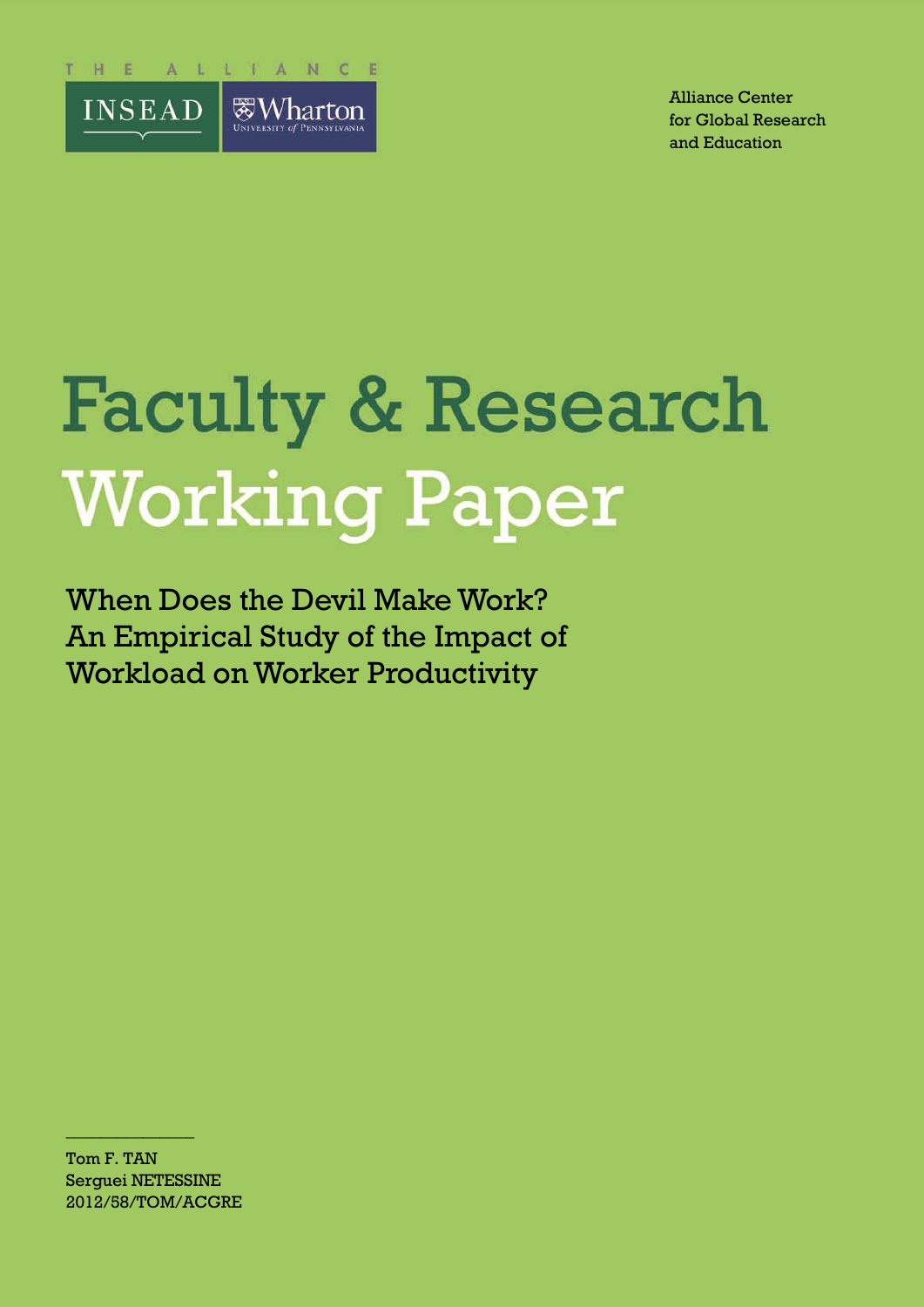# When Does the Devil Make Work? An Empirical Study of the Impact of Workload on Worker Productivity

Tom F. Tan\*

Serguei Netessine\*\*

- \* Doctoral Student at Wharton School, University of Pennsylvania, 3901 Locust Walk, MB 253, Philadelphia, PA 19104 USA. Email: fangyun@wharton.upenn.edu
- \*\* The Timken Chaired Professor of Global Technology and Innovation, Professor of Technology and Operations Management, Research Director of the INSEAD-Wharton Alliance at INSEAD Boulevard de Constance 77305 Fontainebleau, France. E-mail: serguei.netessine@insead.edu

A Working Paper is the author's intellectual property. It is intended as a means to promote research to interested readers. Its content should not be copied or hosted on any server without written permission from publications.fb@insead.edu

Click here to access the INSEAD Working Paper collection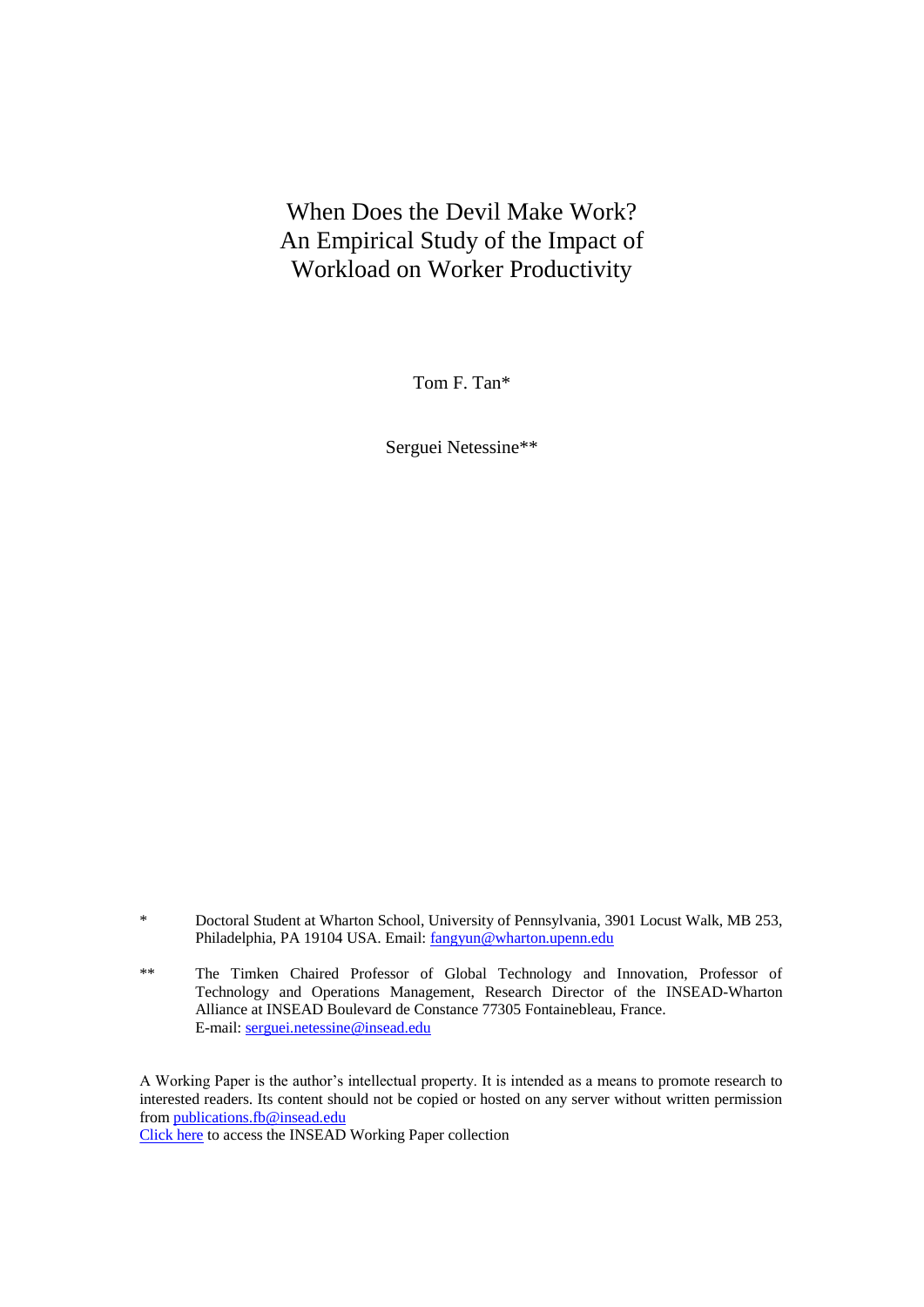# When Does the Devil Make Work? An Empirical Study of the Impact of Workload on Worker Productivity

Tom F. Tan

The Wharton School, University of Pennsylvania, fangyun@wharton.upenn.edu Serguei Netessine INSEAD, serguei.netessine@insead.edu

#### Abstract

We analyze a large, detailed operational data set from a restaurant chain to shed new light on how workload (defined as the hourly average number of diners assigned to a server) affects servers' performance (measured as hourly sales). We use an exogenous shock - implementation of a labor scheduling software - to disentangle the endogeneity between demand and supply in this setting. We find that when the overall workload is low, an increase in workload leads to higher server performance. However, there is a saturation point after which any further increase in the workload leads to a decline in performance. In the focal restaurant chain we find that this saturation point is generally not reached and, counter-intuitively, the chain can reduce the staffing level and achieve both significantly higher sales (an estimated 35% increase) and lower labor costs (an estimated 20% decrease).

Keywords: econometrics; worker productivity; business analytics; restaurant operations; behavioral operations management

## 1 Introduction and Related Literature

Labor is typically one of the largest cost components of service organizations such as retail stores, call centers and restaurants, and labor decisions are known to drive operational performance in services. For example, Zenios et al. (2011) found that hospitals could potentially reduce staffing costs of nurses by 39% to 49% by deferring staffing decisions until more information about procedure type is available. In a retail setting, Perdikaki et al. (2011) found that store staffing levels influenced the conversion of traffic into sales, although the sales return on labor increases diminished. In another retail study, Mani et al. (2011) estimated that an optimal staffing level could improve average store profitability by 3.8% to 5.9%. Not surprisingly, many service companies are increasingly utilizing computerized staffing tools (Maher, 2007). In most of these scheduling systems, however, employee productivity is calculated using "grand averages" of historical data, thus overlooking employees' adaptive behavior towards changing work environments, as reflected, for instance, in a call center survey (Gans et al., 2003). In another example, Brown et al. (2005) found several anomalies suggesting that some behavioral aspects of labor management may lead to serious staffing errors.

This simplified view of human productivity is inherited from classical operations management (OM) models which often assume that humans in production or service systems are homogeneous and that productivity is independent from the state of the system, or at best that productivity has random variations (see Boudreau et al., 2003 and Bendoly et al., 2006 for comprehensive reviews).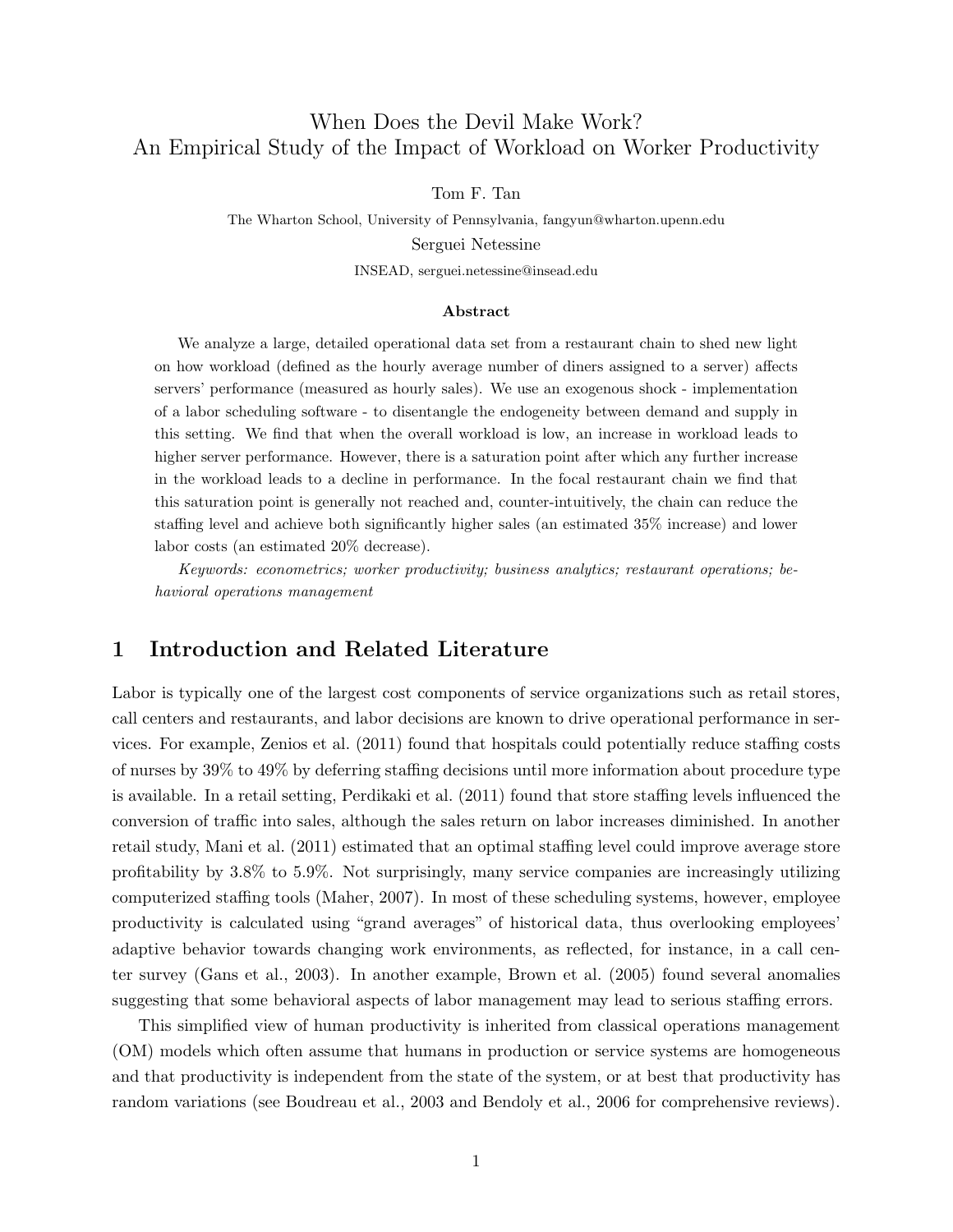Recent efforts have bridged OM models and human resource management in order to relax the rigid assumptions of the classical OM models and study the impact of external factors on individuals' performance (Boudreau, 2004). For example, Schultz et al. (1998) challenge the traditional OM assumption that a worker's production rate is independent from the environment. In a production line simulation experiment, they found that individuals' processing times were dependent on the state of the system, such as the buffer size, as well as on the processing speed of co-workers. The experiment revealed less idle time and higher output because people tended to speed up and avoid idle time. Schultz et al. (1999) explain that a low-inventory system improves productivity because it creates more feedback, stronger group cohesiveness and task norms than a high-inventory system. Building on this work, Powell and Schultz (2004) further analyze the effect of line length on the throughput of a serial line. In another lab experiment, Bendoly and Prietula (2008) asked subjects to solve vehicle routing problems. They found a non-monotonic relationship between pressure (induced by the length of queue, i.e., workload) and motivation, which affected performance. They further found that this relationship could change as people received training and improved skills. While this stream of research is experimental, real-world systems are generally more complex, and therefore Boudreau et al. (2003) call for empirical studies to validate the behavioral lab findings in real industrial settings.

A very recent stream of empirical papers have answered this call. For example, Huckman et al. (2009) use detailed data from an Indian software company to study the impact of team composition on performance. They found that team familiarity had a positive impact on performance. Staats and Gino (2012) analyze data from a Japanese bank's home loan application-processing line to evaluate the impact of task specialization and variety on operational productivity. They found that specialization boosted short-term productivity; however, variety improved long-term productivity.

Closer to the question posed in this study, several researchers have recently turned to understanding the impact of workload, an integral environmental factor, on individual performance. They often use healthcare services as a test-bed. Kc and Terwiesch (2009) provide a rigorous empirical analysis of the impact of workload on service time and patient safety using operational data from patient transport services in cardiothoracic surgery. They found that workers speed up as workload increased, but that positive effect may be diminished after long periods of high workload. Kc and Terwiesch (2011) found further evidence that the occupancy level of a cardiac intensive care unit was negatively associated with patients' length of stay because the hospital, faced with high occupancy, was likely to discharge patients early. Green et al. (2011) established that nurses tended to be intentionally absent from work if they anticipated a high workload. Powell et al. (2012) found that overworked physicians generated less revenue per patient from reimbursement because of a workload-induced reduction in diligence over the paperwork.

Most of these observational studies find linear impacts of workload on performance. Kuntz et al. (2011), as an exception, suggest a non-linear relationship between hospital workload and mortality rates. We contribute to this stream of research by first proposing an inverted U-shaped relationship between workload and performance and testing it using a set of unique and very detailed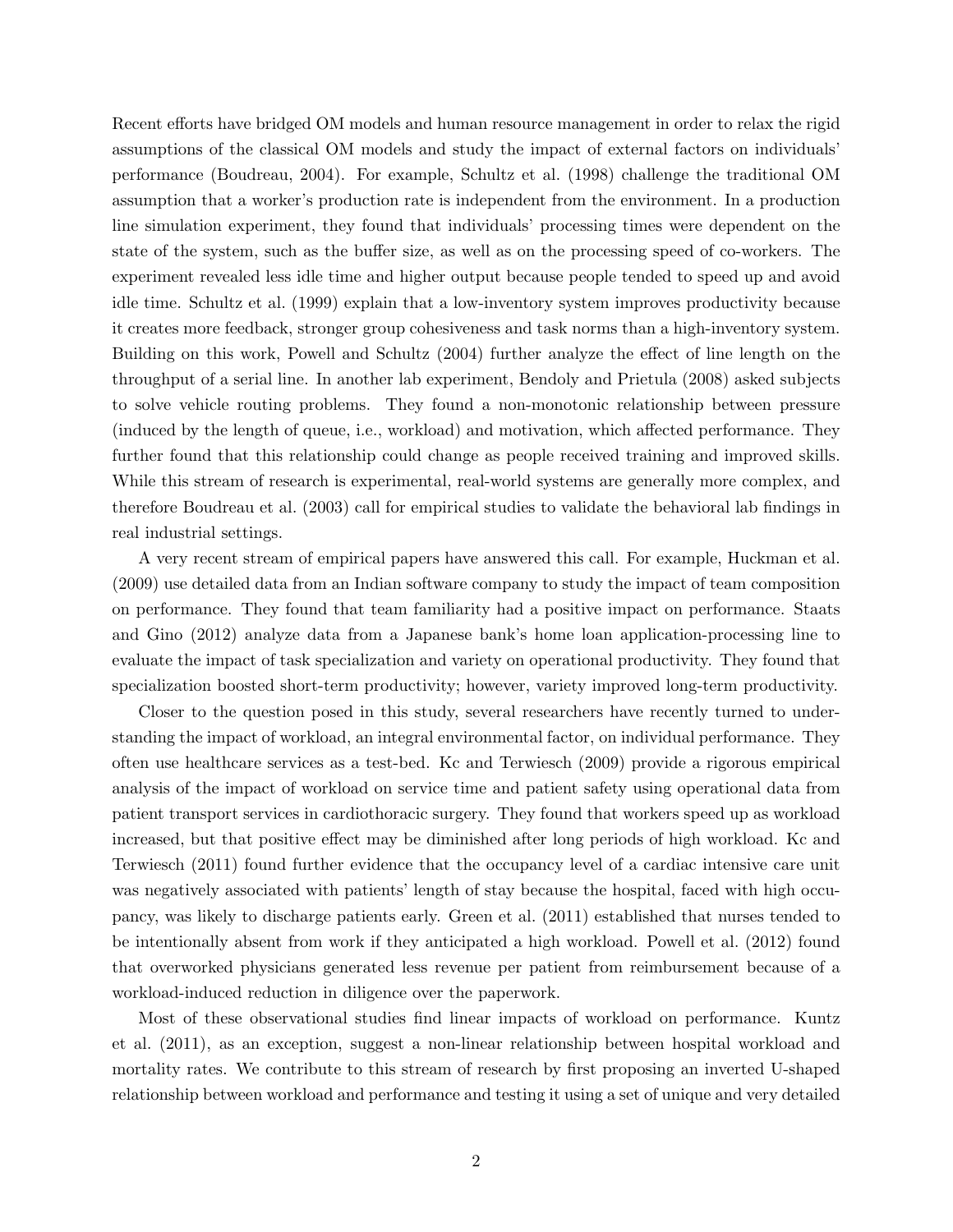transaction-level data from a restaurant chain's point-of-sales system that contains 195,311 checklevel observations for five restaurants from August 2010 to June 2011. Unlike other studies on this topic which focus on the total effect of the workload, we provide a mechanism of the direct and indirect effects of workload on performance in a complex operational setting. We go further and demonstrate how staffing capacity can be leveraged to optimize the workload. After disentangling the endogeneity of demand and supply in this setting using a natural experiment (labor management software implementation) and other instruments, we find that servers react to the workload in the following way. Surprisingly, when the overall workload is small, sales increase with the increase in workload. However, above a certain threshold (around 5.76 diners per server) sales start decreasing with the rise in workload. On average, the restaurant chain in our study has about 4.3 diners per server. We conclude that it is largely overstaffed and that reducing the number of waiters can both significantly increase sales and reduce costs.

While papers on restaurant management have analyzed the impact of pricing, table mix, table characteristics, food, atmosphere, fairness of wait and staff training on financial performance (see Kimes et al. 1998, 1999; Kimes and Robson 2004; Robson 1999; Kimes and Thompson 2004; Sulek and Hensley 2004), we contribute by showing that staff workload has a major impact on revenue generation. Our paper also makes a first attempt to understand the impact of workload on heterogeneous servers with different levels of sales-generation skills.

## 2 Wait Staff Activities and Hypothesis Development

In the USA alone, the restaurant industry employs about 13 million workers, who provide over \$500 billion in meals, yet rigorous empirical studies of operations in this industry are lacking. For our analysis we selected the restaurant setting because 1) workload in restaurants tends to be highly variable, which provides an opportunity to study how changes in the workload affect servers' performance; 2) the restaurant industry is labor-intensive, employing approximately 10% of the total workforce in the United States; 3) its productivity is only half that of manufacturing industries, creating multiple opportunities for productivity improvement (Mill, 2004).

#### 2.1 Wait Staff Activities

Waiters and waitresses, also known as servers, serve diners once they are seated. In a typical work scenario (Fields, 2007), they first greet diners shortly after they are seated. They instantaneously fill water glasses, present the menu and ask diners whether or not they would like anything from the bar. Then they return to the table to present the specials and take the order. After serving the food, they check on the table during the meal for any special requests or additional drink orders. Finally, they present the check and change, thanking diners on their way out of the restaurant. High-performance service tends to go beyond the typical work routine. Good servers pay attention to diners' requests without being intrusive or letting them wait for too long; they anticipate diners' needs, and suggest dishes and drinks without appearing aggressive. In sum, servers are an integral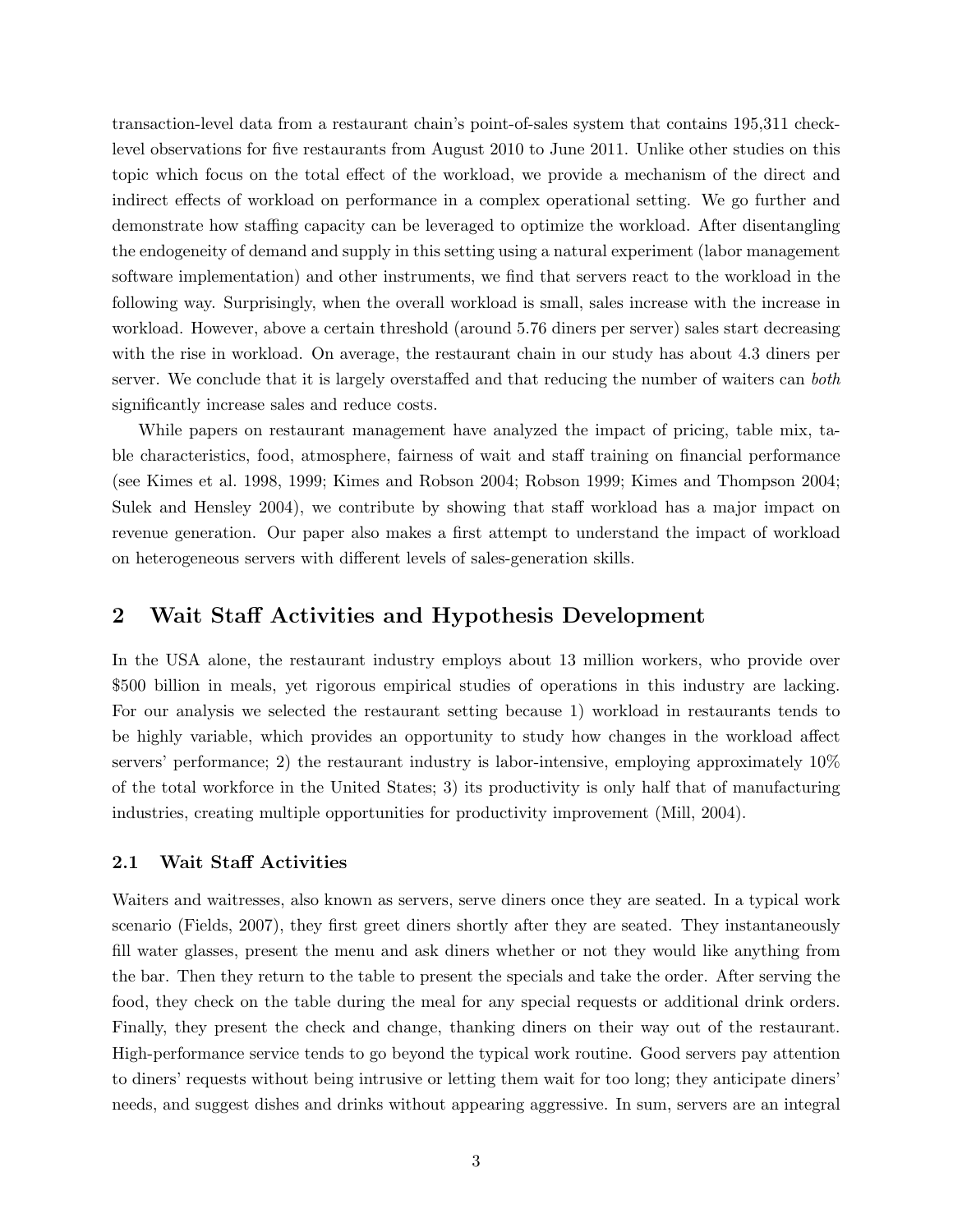part of a restaurant service operation, and their performance affects meal duration, sales and guest satisfaction. According to a study by the National Restaurant Association (Mill, 2004), complaints about restaurant service far exceed complaints about food or atmosphere. The majority of complaints are about service speed and inattentive waiters, for example long waits to settle the bill and a server's impatience with answering menu questions.

#### 2.2 Hypotheses Development

Hourly sales are of great importance to restaurants which, on average, generate very small pre-tax profit margins averaging just 4%. In order to increase hourly sales, restaurants typically train servers to sell as much as possible to diners. Hourly sales clearly depend on meal duration. Controlling for demand, longer meal duration should create more sales opportunities since diners are unable to consume after leaving the restaurant. In this subsection we develop hypotheses about the impact of workload (defined as the number of diners assigned to a server) on servers' performance, which we measure using meal duration and sales. Previous research has suggested that employees tend to adapt to the work environment (e.g., Schultz et al., 1998, 1999; Kc and Terwiesch, 2009) and our hypotheses are built on the premise that workload is an important external factor that may influence a server's performance in meal duration and sales in line with this. Furthermore, we distinguish two mechanisms by which servers affect sales: the indirect effect of meal duration, and the direct effect on sales.

#### 2.2.1 Effect of Servers on Meal Duration

Naturally, diners' speed of eating primarily determines the meal duration. Nevertheless, one would expect a server's effort and attitude to significantly affect meal duration too: for example, an efficient server will quickly present menu and later the bill to expedite the order and check-settlement procedures. Occasionally, a server may implicitly rush diners by presenting the check without being asked for it. She/he may choose to be quick when transporting food from the kitchen to the table. A diligent server will be swifter to answer diners' requests. Furthermore, a server may prolong meal duration by offering more menu items such as wine.

We argue that, when the workload is low, a higher level of workload will prolong meal duration. Operationally, when a server serves more diners, his/her attention is divided into smaller portions because of process sharing. Consequently, he/she may not address diners' needs promptly, thus extending meal duration. For example, diner  $i$  may need some assistance from his/her server, who is busy serving other diners. Therefore, diner  $i$  has to wait to get the server's attention. Furthermore, workload can be seen as a challenge and therefore a motivation stimulus (Deci et al., 1989). As workload increases, motivation also increases, which is shown to improve effort (Locke et al., 1978; Yeo and Neal, 2004). The server may be more motivated to make recommendations and suggest additional menu items. As a result, diners order extra food, which extends the meal.

However, when workload becomes too high, a higher level of workload may encourage servers to speed up. One reason is that servers may want to reduce the costs of customer waiting (e.g., waiting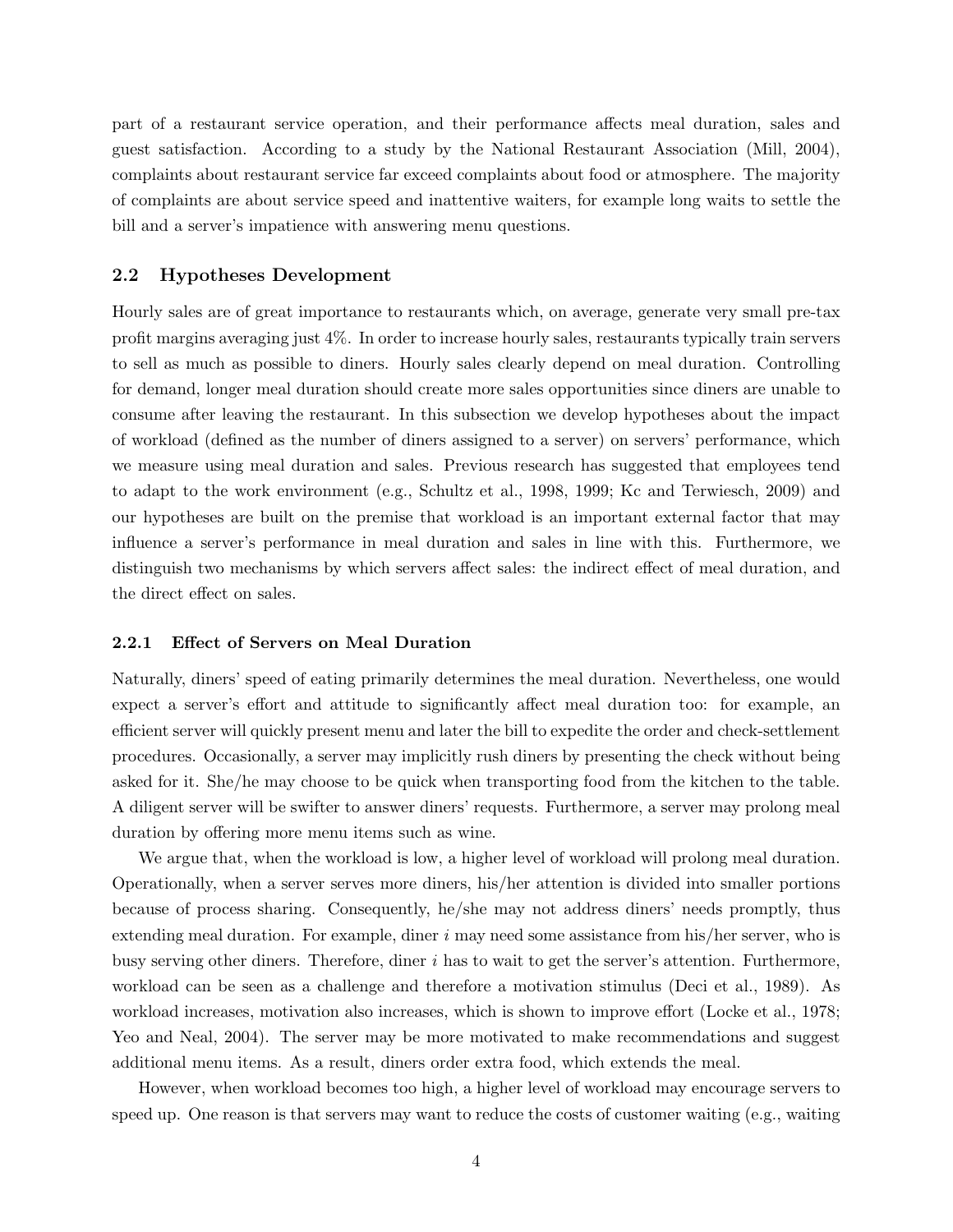to settle the check) by accelerating service. Kc and Terwiesch(2009; 2011) find empirical evidence in the hospital setting that the higher workload reduces the service time. Moreover, when servers are overworked, they may cut corners, thus reducing service time (Oliva and Sterman, 2001). From a psychological perspective, a too high workload may cause servers to become frustrated. Consequently, they may rush diners by presenting the check without being asked. Similarly, Brown et al. (2005) found that call center agents intentionally hung up on callers to reduce their workload and obtain extra rest time. Based on the arguments above, we propose an inverted U-shaped relationship between workload and meal duration.

HYPOTHESIS 1 (H1): As workload increases, meal duration first increases and then decreases.

#### 2.2.2 Effect on Sales

While the diner's preferences for items on the menu is the key factor that determines the sales per check, these preferences can be influenced by servers via suggestive selling efforts which increase restaurant sales (Fitzsimmons and Maurer, 1991). Such efforts include up-selling low-price menu items and cross-selling items that diners would otherwise not order. Research shows that diners are more likely to purchase a dessert or after-meal drinks if a server makes such a suggestion when clearing the plates of the main course. In addition, servers' suggestions for appetizers, soup, wine and high-margin items are also known to stimulate demand that would otherwise be unexpressed. Thus, when the initial workload is low, an increasing workload may motivate servers to exert a more suggestive selling effort for psychological reasons similar to those stated above. Indeed, cognitive psychology suggests that workload may trigger the cortex to release hormones that improve cognitive performance (Lupien et al., 2007). According to Parkinson's Law (Parkinson, 1958), employees tend to fill idle time with irrelevant activities, such as smoking outside, chatting with each other and folding napkins, creating inefficiency as opposed to selling more items. Hence, increasing the workload may reduce servers' idle time, thus increasing their selling effort. However, when workload surpasses a critical level and becomes too high, it is likely to limit sales per check: servers may become so occupied with carrying food that they have no time to conduct suggestive selling. In addition, they may be distracted by other diners, reducing their sales service effectiveness. Fatigue caused by heavy workload may also lead to reduced effort (Cakir et al., 1980; Setyawati, 1995). Servers may even suffer from "contact overload", the emotional drain from handling too many customers over a prolonged period of time (Mill, 2004). The result of contact overload can be emotional burnout, which reduces a server's sales efforts and effectiveness. For these reasons we hypothesize that:

HYPOTHESIS 2 (H2): As workload increases, hourly sales will first increase and then decrease.

Figure 1 summarizes the mechanism of how workload affects hourly sales. We devide the effect of the rising workload on hourly sales into indirect effects via meal duration (i.e., H1) and direct effects (i.e., H2). As previously hypothesized, both direct and indirect effects are inverted U-shaped. Adding these effects together, the total effect of workload on hourly sales is still inverted U-shaped.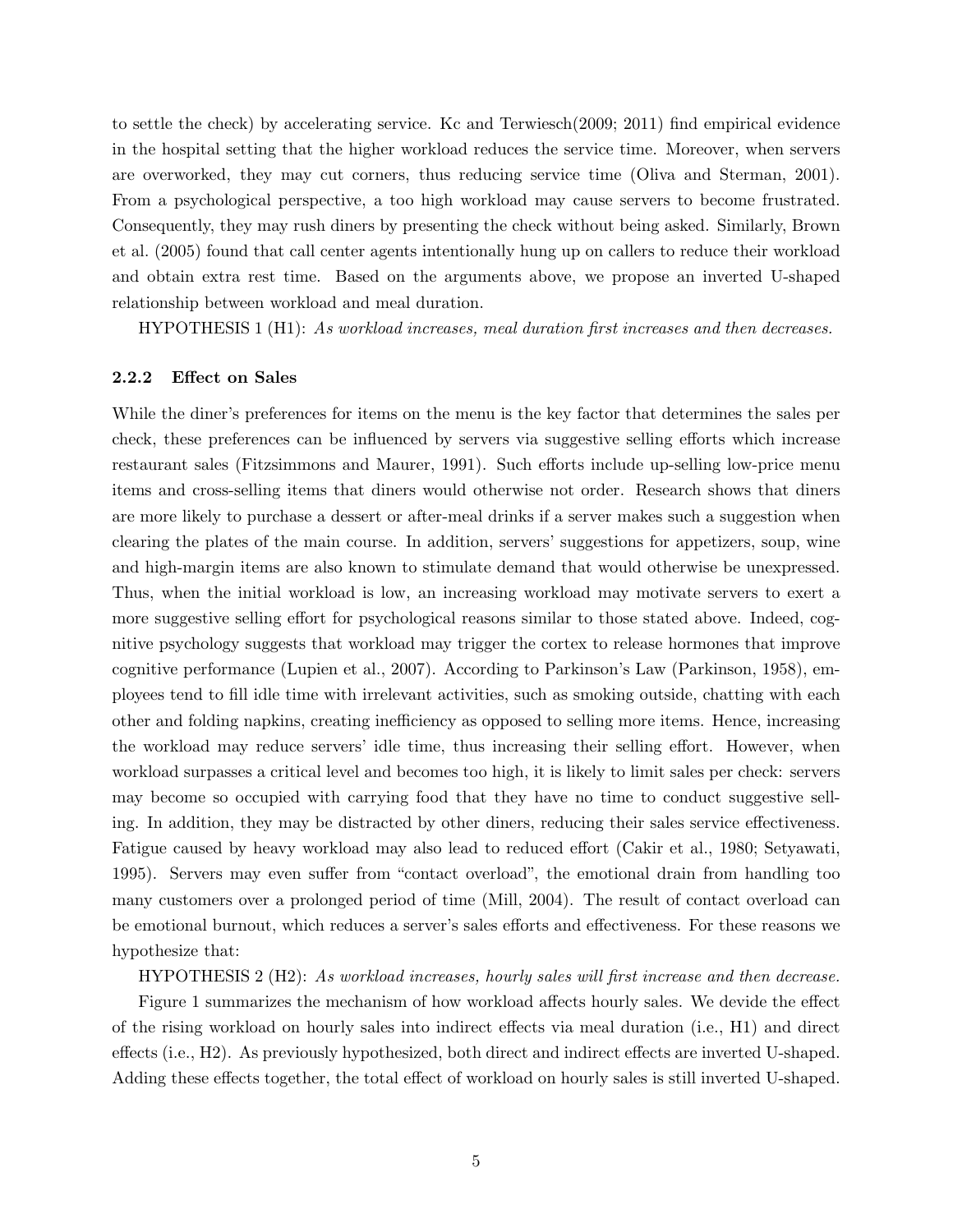

Figure 1: Summary of Hypothesis Development

## 3 Data

#### 3.1 Research Setting and Data Collection

To examine our research hypotheses, we worked closely with a restaurant chain management to collect point-of-sales (POS) data from five restaurants owned and operated by Alpha (the real name is disguised for confidentiality reasons), a restaurant chain that offers family-style casual dining service in the Boston suburbs. We gained access to their sales data as part of implementing a new server scheduling system, which is used for identification purposes in Subsection 4.2. The restaurants are open from 11:30 am to 10:00 pm from Monday to Thursday, and 11:30 am to 11:00 pm from Friday to Sunday. Diners include couples, families, students and their friends. The restaurants have a full-service bar and offer internationally-inspired fusion food. Our study focuses on the main dining room because the bar and the take-out services operate according to a different business model and they would require different operationalization of variables. The data that we possess consists of 11 months of transactions from August 2010 to June 2011. The transaction data includes information about sales, gratuities, party size, when each service started and ended, and who was the server. In order to reduce the influence of outliers (e.g., very large parties and private events), we drop those transactions which include the day's top and bottom 7.5% of checks. Our final data set includes 195,311 check-level observations. We believe that our restaurant sample represents an appropriate data set to study the impact of workload on restaurant performance because we possess comprehensive temporal and monetary information for each meal service that occurred during both busy and non-busy hours, allowing us to systematically quantify the impact of workload on servers' performance. At the same time, the data set we possess is among the largest and most granular in the existing literature.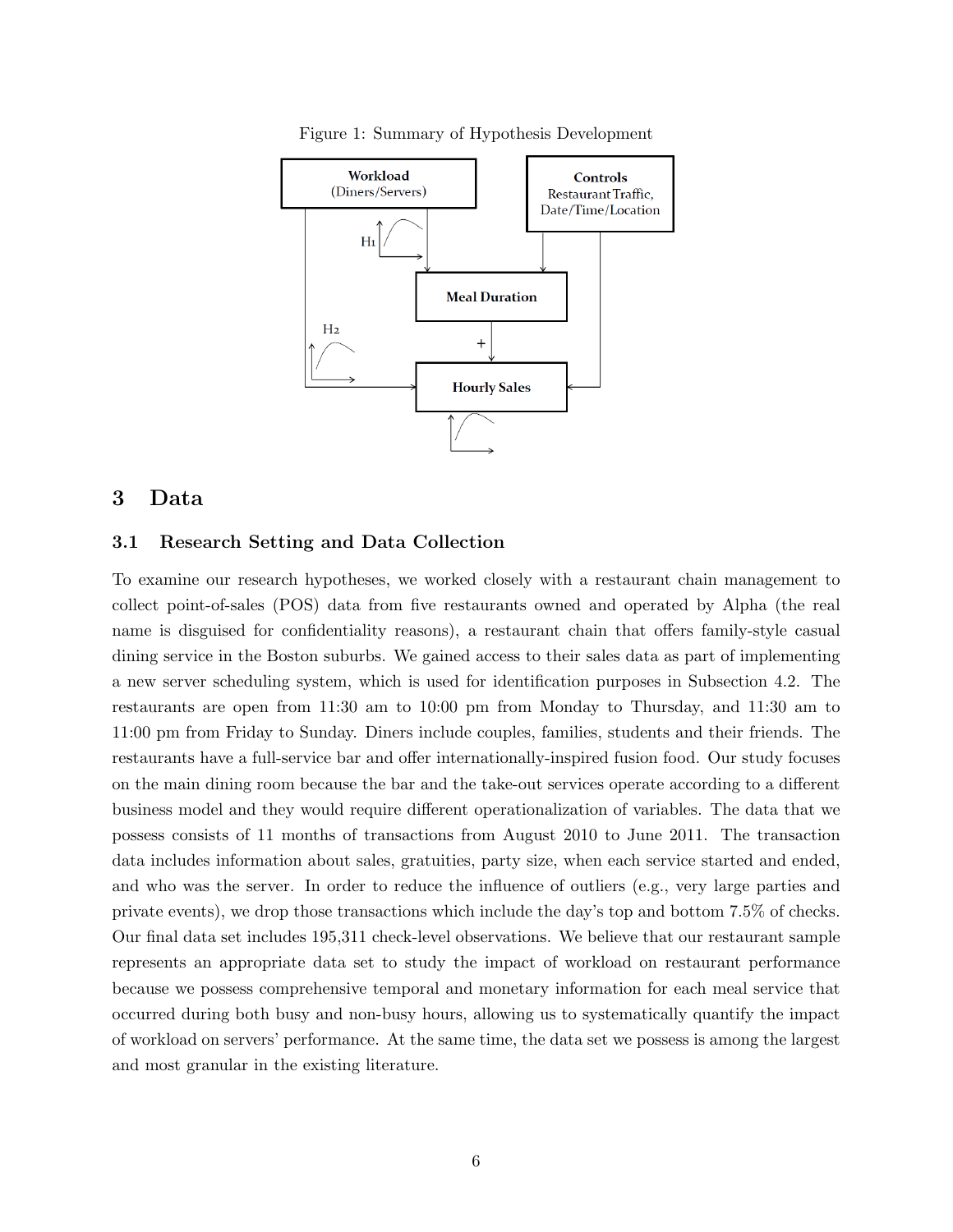#### 3.2 Measures and Controls

Restaurants tend to schedule servers on an hourly basis, so in our analysis we elect to focus on hourly (instead of check-level or daily) data and therefore we aggregate all variables at the hourly level (comprehensive analysis of this and other assumptions is presented in Subsection 4.6). We are interested in studying restaurant performance and therefore we operationalize dependent variables  $AvgMealDuration_{tk}$  and  $HR sales_{tk}$  to reflect the length of the average meal and how much in total was spent in restaurant  $k$  during hour  $t$ . We first infer the meal duration of each check from check opening and closing times recorded in our POS data. Naturally, this inferred duration could be slightly inaccurate because diners could arrive before the check was opened and they could leave after the check was closed. Nevertheless, our meal duration measure directly captures the server's involvement with the customer (rather than, say, the host's involvement before the check is open) and is also consistent with previous literature (Kimes, 2004). We averaged each meal duration over the number of checks that were started in hour t.

We define the key independent variable  $HRLoad_{tk}$  as the workload during hour t at restaurant  $k.$  It is computed as the number of diners who started meals during hour t divided by the number of servers who processed at least one check in the same hour. We provide alternative definitions of workload using the number of tables and menu items in Subsection 4.6. Our data only captures how many servers handled checks in an hour, which may be fewer than the actual number of servers available. Thus our workload metric should be understood as "conditional on the server being busy". In addition, different servers may sometimes accommodate a different number of diners in the same hour. This effect, however, is small, since servers are on average assigned a similar number of diners in an hour because the host/hostess is instructed to evenly assign diners to balance workload and potential tips for servers. To verify this, we further check that the coefficient of variation of the hourly number of diners assigned to each server implies a low variation of about 0.33. Furthermore, we provide a server-level analysis in Subsection 4.6.2 as a robustness check.

In addition to these main variables of interest, we consider the following control variables. Variable  $HRD$ iners<sub>tk</sub> is the number of diners who started their meals at restaurant k during hour t. It controls for the demand, which we expect to be positively associated with hourly sales. Variable HRDiners helps account for the load on the kitchen and other functions in the restaurants, which affect the average meal duration. Similarly, variable  $HRI$ tems<sub>tk</sub> is the number of menu items sold during those meals that started at restaurant  $k$  during hour  $t$ . The number of items sold increases the general workload on the kitchen, thus affecting average meal duration during hour  $t$ . Finally, we also control for the date/shift/location of hour t. Night shifts usually generate more sales than lunch shifts, so we include control variable  $Shift_t$ . Weekends (from Friday dinner to Sunday lunch) are usually busy hours of the week, so we include a day of the week control,  $DayWeek_t$ . Business during summer months is usually slower than during winter months because many residents go on vacation, so we include  $Month_t$  as a control. Finally, we account for economic trends using the variable Trend<sub>t</sub> and we control for store fixed effects using the variable  $Store_{tk}$ . To summarize, Table 1 presents a list of variable definitions. These data allow us to test our hypotheses while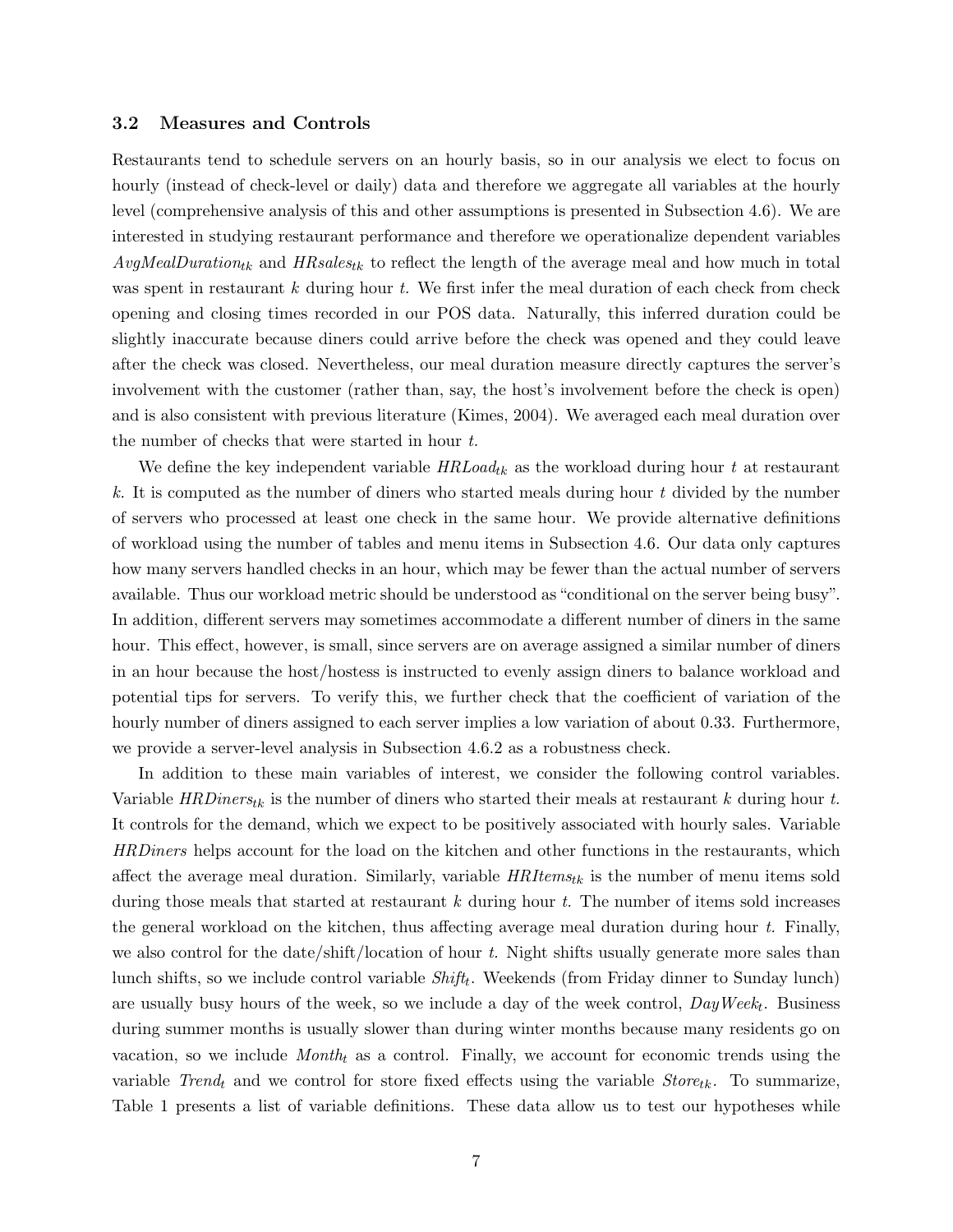controlling for factors that can affect a restaurant's performance.

| Variable                         | Definition                                                            |
|----------------------------------|-----------------------------------------------------------------------|
| $AvgMealDuration_{tk}$           | Average duration of the meals that started during hour $t$ at         |
|                                  | restaurant $k$ .                                                      |
| $HR Sales_{tk}$                  | Total sales of the meal services started during hour $t$ at           |
|                                  | restaurant $k$ .                                                      |
| $HRLoad_{tk}$                    | Average load of diners on servers during hour $t$ at restaurant $k$ , |
|                                  | measured as the division of hourly number of diners and servers.      |
| $HRTableLoad_{tk}$               | Average load of tables on servers during hour $t$ at restaurant $k$ , |
|                                  | measured as the division of hourly number of tables occupied          |
|                                  | and servers.                                                          |
| $HRItemLoad_{tk}$                | Average load of items on servers during hour $t$ at restaurant $k$ ,  |
|                                  | measured as the division of hourly number of menu items sold          |
|                                  | and servers.                                                          |
| $HRD$ <i>iners</i> <sub>tk</sub> | Number of diners who started meal service at restaurant $k$           |
|                                  | during hour $t$ .                                                     |
| $HRItems_{tk}$                   | Number of menu items sold during the meals started at                 |
|                                  | restaurant $k$ during hour $t$ .                                      |
| $Day Week_t$                     | Categorical variable indicating the day of week of hour $t$ .         |
| $Shift_t$                        | Categorical variable indicating whether hour $t$ was during lunch     |
|                                  | or dinner shift.                                                      |
| $Month_t$                        | Categorical variable indicating the month of hour $t$ .               |
| $Trend_t$                        | Continuous variable controlling for daily trend.                      |
| $Store_{tk}$                     | Categorical variable indicating store $k$ during hour $t$ .           |

Table 1: Hourly-level Analysis Variable Definition

#### 3.3 Descriptive Statistics

Table 2 shows the summary statistics of hourly variables. On average, each meal lasts approximately 47 minutes, generating hourly sales of \$452.47 for each restaurant. About 26 diners enter a restaurant during an average hour. In addition, each restaurant staffs on average close to six servers per hour, which results in an hourly workload of 4.3 diners per server.

Table 3 provides the averages of HRDiners, AvgMealDuration and HRSales by day of week and by shift across the five restaurants in our study. In terms of traffic measured in *HRDiners*, Saturday has the highest hourly number of diners across stores during both lunch shift (the mean is approximately 31 diners) and dinner shift (the mean is close to 38 diners). In contrast, Tuesday is the slowest day for lunch (the mean is slightly below 18 diners), and Monday is the slowest day for dinner (the mean is 23 diners). In terms of average meal duration, dinner duration is typically longer than lunch duration by approximately three minutes. In addition, during each shift, the difference between average meal duration on each day of the week is less than four minutes. Furthermore, Sunday generates highest sales across lunch shifts, while Saturday creates the highest sales across dinner shifts.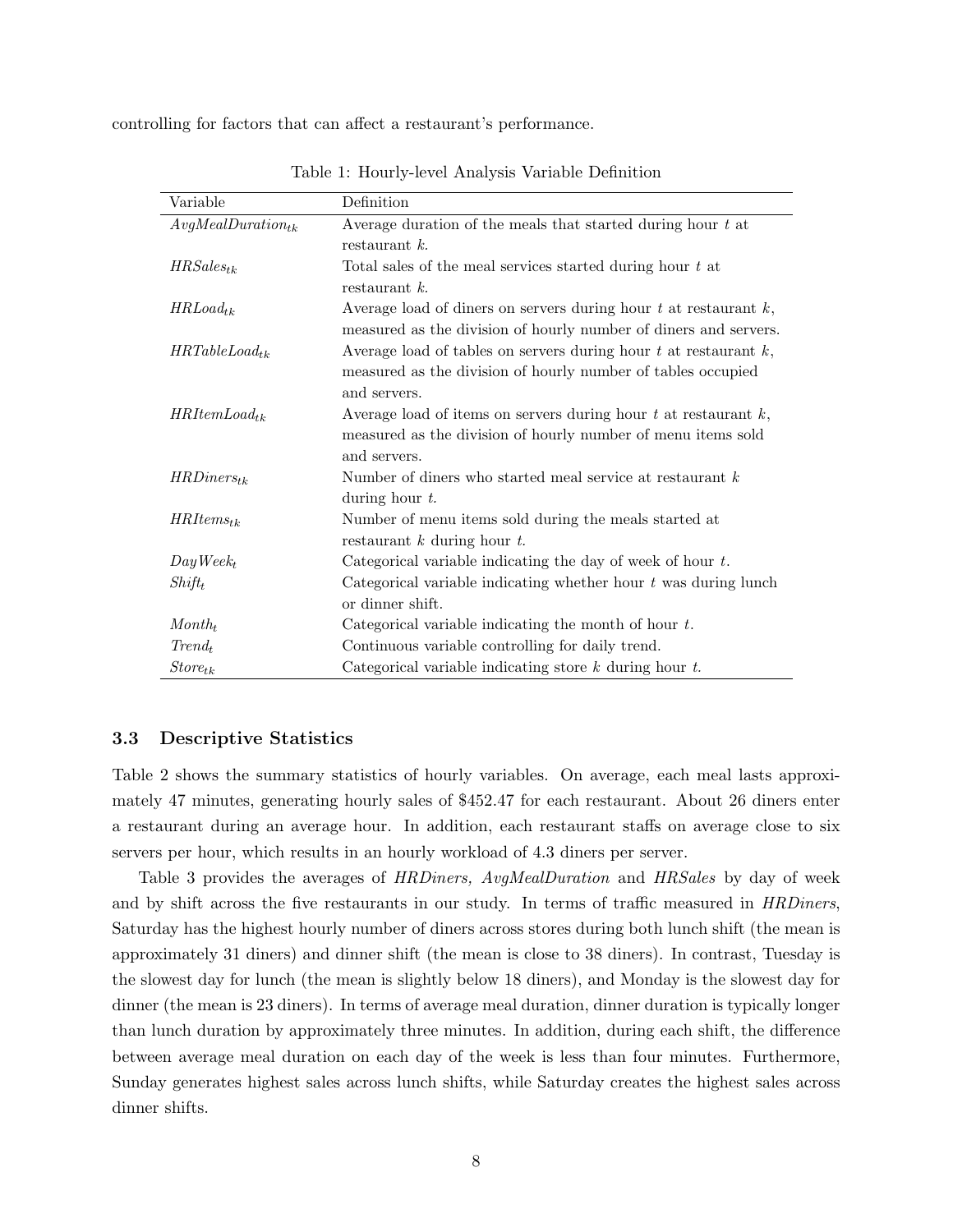|                 | AvgMealDuration HRSales |          | <b>HRDiners</b> | Number of   | <b>HRLoad</b>  |
|-----------------|-------------------------|----------|-----------------|-------------|----------------|
|                 |                         |          |                 | Servers per |                |
|                 |                         |          |                 | Hour        |                |
| N               | 17,432                  | 17,432   | 17,432          | 17,432      | 17,432         |
| Mean            | 47.03                   | 442.93   | 26.23           | 5.63        | 4.30           |
| Stdev           | 8.09                    | 335.10   | 19.43           | 3.20        | 1.66           |
| Min             | 21.85                   | 9.98     |                 | 1           | 1              |
| P <sub>5</sub>  | 34.95                   | 44.17    | 3               | 1           | $\overline{2}$ |
| P <sub>25</sub> | 41.94                   | 154.47   | 9               | 3           | 3              |
| <b>P50</b>      | 46.69                   | 367.13   | 22              | 6           | 4.14           |
| P75             | 51.55                   | 681.66   | 40              | 8           | 5.33           |
| P <sub>95</sub> | 59.99                   | 1,068.30 | 62              | 11          | 7.20           |
| Max             | 109.23                  | 2,045.69 | 117             | 18          | 15.50          |

Table 2: Summary Statistics of Hourly Variables

Table 3: Average Statistics of Performance by Day of Week and Shift

|           | Lunch           |                |                | Dinner          |                |                |  |
|-----------|-----------------|----------------|----------------|-----------------|----------------|----------------|--|
|           | <b>HRDiners</b> | AvqMelDuration | <b>HRSales</b> | <b>HRDiners</b> | AvqMelDuration | <b>HRSales</b> |  |
| Sunday    | 29.97           | 46.87          | 489.91         | 29.43           | 47.77          | 533.79         |  |
| Monday    | 18.27           | 44.94          | 264.89         | 23.02           | 48.80          | 409.01         |  |
| Tuesday   | 17.86           | 45.72          | 257.31         | 25.46           | 48.83          | 462.26         |  |
| Wednesday | 19.40           | 45.74          | 284.35         | 26.61           | 48.76          | 488.53         |  |
| Thursday  | 20.24           | 45.00          | 295.40         | 29.29           | 47.96          | 541.23         |  |
| Friday    | 23.42           | 46.45          | 350.42         | 36.40           | 48.70          | 684.17         |  |
| Saturday  | 30.69           | 45.31          | 466.48         | 37.97           | 48.61          | 715.67         |  |
| Total     | 22.79           | 45.71          | 343.13         | 30.07           | 48.50          | 554.64         |  |

Figure 2 shows a scatter plot of hourly sales vs. workload. The y-axis is the average hourly sales for each value of hourly workload. Even visually, it appears that hourly sales is a concave function of the hourly workload, which is already suggestive, but since the graph does not consider other potential confounding factors, we proceed with statistical analysis to identify the effect of workload on hourly sales.

Before testing our hypotheses, we transform HRSales, and AvgMealDuration into their natural logarithms in order to linearize the regression model (Kleinbaum et al., 2007). These variables have large standard deviations relative to their means, so transforming them is recommended to increase normality prior to model estimation (Afifi et al., 2004). Transforming the monetary variable normalizes the scale to percentages for easier interpretation. We further center HRLoad and  $HRLoad^2$  around the mean for interpretation purposes.

Table 4 shows the correlations of the hourly-level variables. We observe that  $HRLoad$  is positively associated with  $log(HRSales)$  (correlation = 0.647),  $log(AvgMealDuration)$  (correlation = 0.144) and HRDiners (correlation = 0.679). In addition,  $log(HRSales)$  and HRDiners are highly correlated (correlation = 0.887), which is not surprising.  $log(AvgMedian)$  and  $log(HRSales)$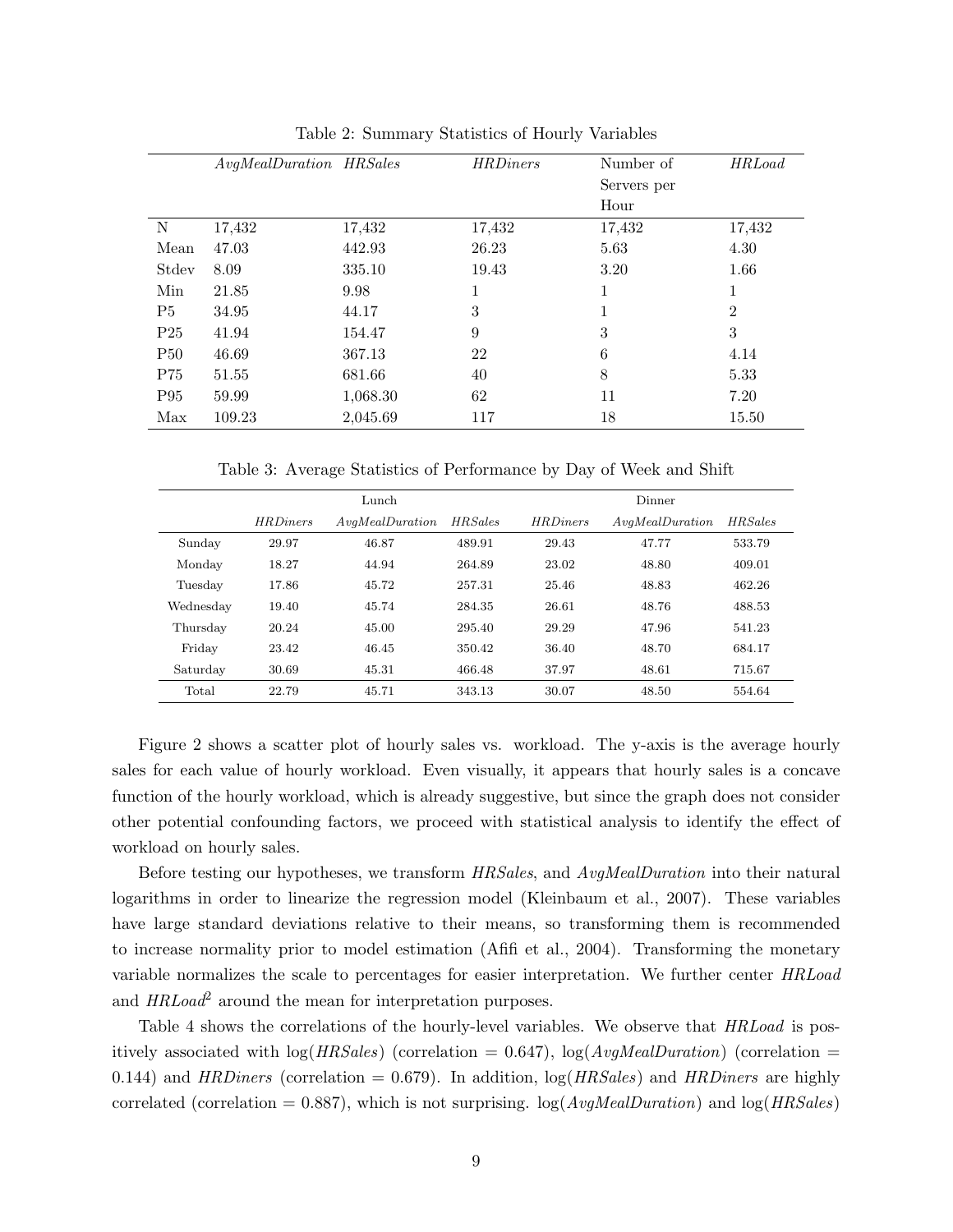

Figure 2: Scatter Plot of Hourly Sales vs. Load

are also positively associated (correlation  $= 0.306$ ), which is expected. Further, we do not observe systematic trend effects in  $log(HRSales)$ ,  $HRLoad$  and  $HRDiners$  because the correlations are low and insignificant.

|                      | log(HRSales) | log(AvqMealDuration) | HRLoad    | <i>HRDiners</i> | Trend |
|----------------------|--------------|----------------------|-----------|-----------------|-------|
| log(HRSales)         |              |                      |           |                 |       |
| log(AvqMealDuration) | $0.3055*$    |                      |           |                 |       |
| <b>HRLoad</b>        | $0.6471*$    | $0.1443*$            |           |                 |       |
| <i>HRDiners</i>      | $0.8870*$    | $0.2179*$            | $0.6785*$ |                 |       |
| <i>Trend</i>         | 0.0127       | $0.0810*$            | $-0.0037$ | 0.0182          |       |

Table 4: Correlation Matrix of Hourly-level Variables

\*: Significant at 0.01 level.

# 4 Estimation and Results

First, we estimate a set of multivariate regression models to provide a preliminary and exploratory analysis. Second, we use an instrumental variable approach to address potential endogeneity issues. Finally, we utilize simultaneous equation modeling to address both endogeneity and correlated errors issues.

#### 4.1 Multivariate Regression

We first specify the following multivariate regression model to provide a preliminary analysis of the relationship between workload and servers' performance:

$$
\log(AvgMedian_{tk}) = \alpha_0 + \alpha_1 HRLoad_{tk} + \alpha_2 HRLoad_{tk}^2 + \alpha_3 HRD iners_{tk} +
$$
  
\n
$$
\alpha_4 HRI terms_{tk} + \alpha_5 \text{Controls}_{tk} + \varepsilon_{tk},
$$
  
\n
$$
\log(HRSales)_{tk} = \beta_0 + \beta_1 HRLoad_{tk} + \beta_2 HRLoad_{tk}^2 + \beta_3 \log(AvgMeanDuration_{tk})
$$
\n(1)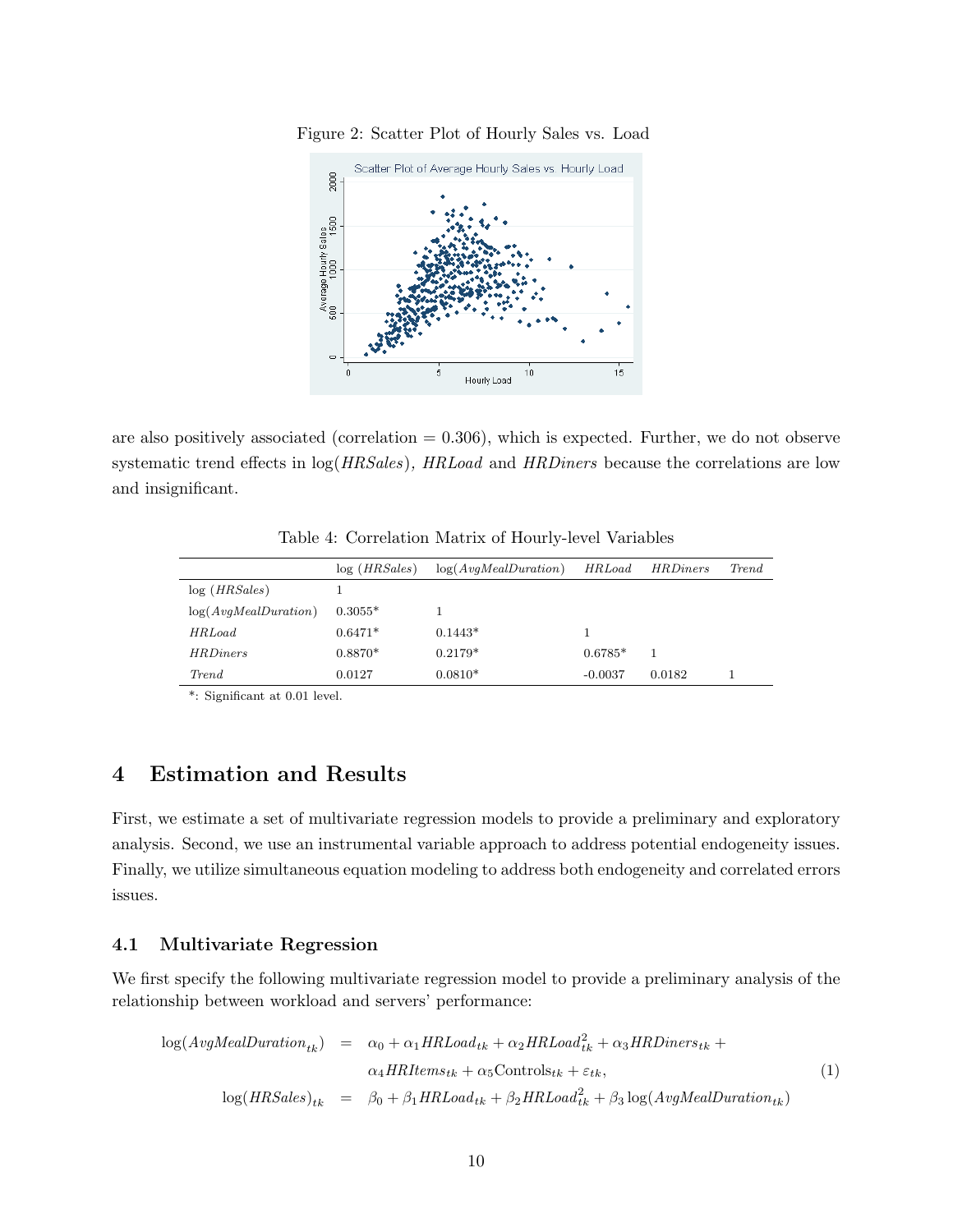$$
+\beta_4 HRD iners_{tk} + \beta_5 \text{Controls}_{tk} + \mu_{tk}.
$$
\n(2)

In this model, Controls<sub>tk</sub> include  $Shift_{tk} \times DayWeek_{tk}$ , Month<sub>tk</sub>, Trend<sub>tk</sub> and Store<sub>tk</sub> to adjust for the time/date and location factors, which is equivalent to a store fixed-effect model because we include store-specific time-invariant factors among controls which help control for unobserved heterogeneity among stores, such as the income level of the neighborhood and other time-invariant omitted variables. Note that the quadratic specification of  $HRLoad_{tk}$  allows us to compute the critical points in the regression models. In particular, since the critical point of a quadratic function of the form  $f(x) = ax^2 + bx + c$  is  $-b/(2a)$ , the critical point of, e.g.,  $\log(HRSales_{tk})$  is expected to be  $-\beta_2/(2\beta_3)$ .

Models 1 and 2 are essentially a set of mediation models which have been widely used in behavioral and social science to understand the implicit nature of the relationship between dependent and independent variables (Baron and Kenny, 1986; Amenta et al., 1992; Preacher and Hayes, 2008). In particular, they allow us to identify the direct and indirect effects of HRLoad on  $log(HRSales)$ via AvgMealDuration. In the mediation models, the indirect effect is approximately the coefficients between the independent variables (i.e.,  $HRLoad$  and  $HRLoad^2$ ) and the mediator (i.e.,  $MeanDura$ tion). For example, the indirect effect of HRLoad on log(HRSales) is approximately  $\alpha_1 \cdot \beta_4$ , while the indirect effect of  $HRLoad^2$  is approximately  $\alpha_2 \cdot \beta_4$ . Coefficients  $\beta_1$  and  $\beta_2$  are the direct effects. The sum of the direct and the indirect effects is referred to as the total effects. In other words,  $(\alpha_1 \cdot \beta_4 + \beta_1)$  is the total effect of HRSales, while  $(\alpha_2 \cdot \beta_4 + \beta_2)$  is the total effect of HRSales<sup>2</sup>.

Although these regression models are useful as a preliminary estimator (Kennedy, 2003), they may not address two potential issues:

- 1. Endogeneity: Restaurants tend to schedule servers based on sales and traffic forecast at the hourly level, thus causing  $HRLoad$ ,  $HRLoad<sup>2</sup>$ ,  $log(HRSales)$ , and  $log(AvgMealDuration)$ to be endogenously determined. Other unobserved confounding factors, such as customer demographic information, may also cause omitted variable bias in estimating the dependent variables. In order to address these potential endogeneity and omitted variables issues, we first adopt an instrumental variable 2SLS approach (Angrist and Krueger, 1994) and then a 3SLS approach (Zellner and Theil, 1962), which are elaborated in Subsections 4.2 and 4.3.
- 2. Correlated Errors: Meal duration and sales are two performance metrics. They may be simultaneously affected by an unobserved exogenous demand shock, such as a celebration of a baseball game, but Models 1 and 2 assume that errors  $\varepsilon_{tk}$  and  $\mu_{tk}$  are uncorrelated, thus eliminating the connection of these two measures via a contemporaneous shock. We propose a simultaneous approach using 3SLS models to allow the errors  $\varepsilon_{tk}$  and  $\mu_{tk}$  to be correlated with each other (see Subsection 4.3).

#### 4.2 2SLS Model

We adopt an instrumental variable 2SLS approach (Angrist and Krueger, 1994) to address the endogeneity issue for the following reason. First, the 2SLS instrument estimator can provide consistent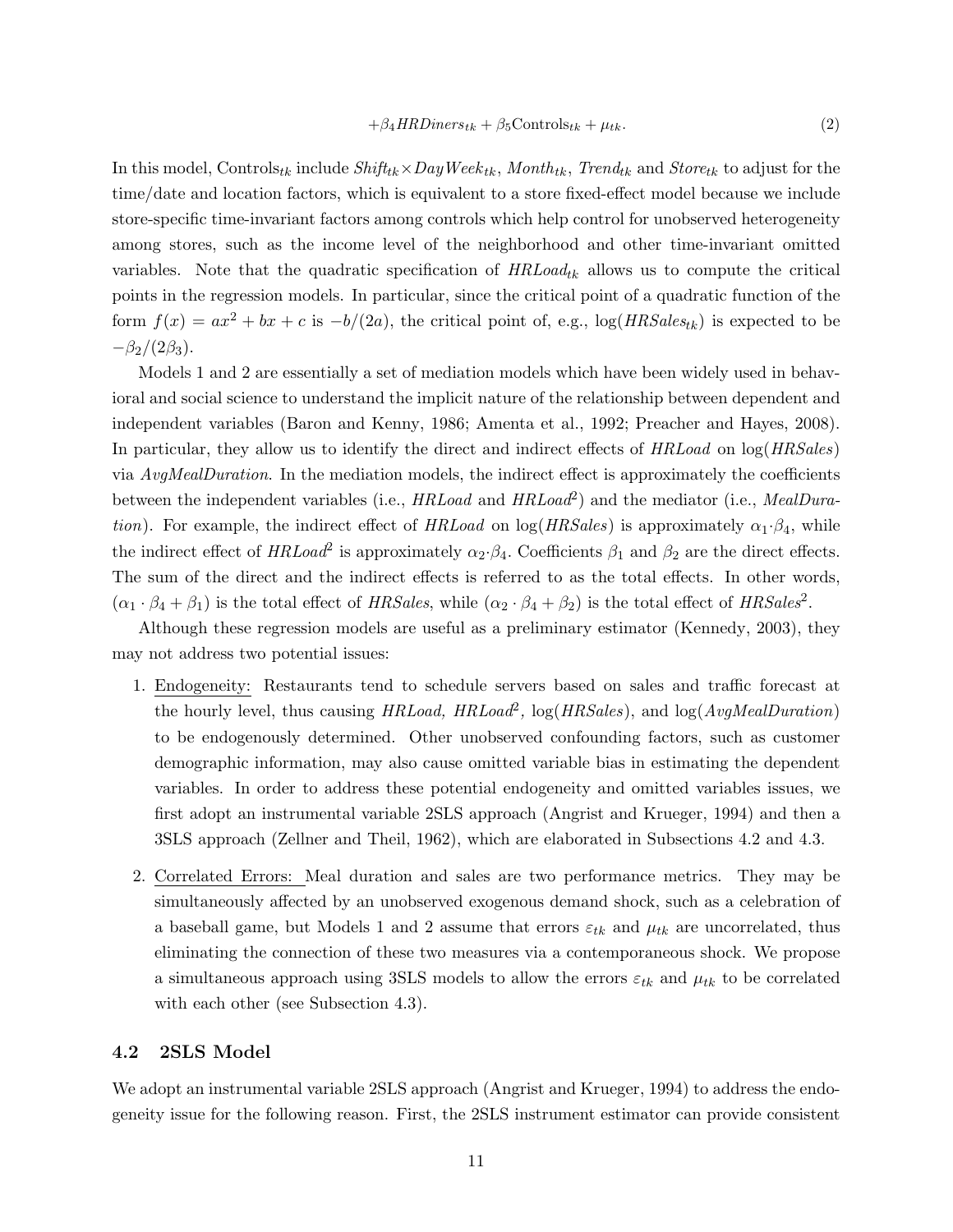estimates of the dependent variables using a large sample. It is also quite robust in the presence of other estimation issues such as multicollinearity. For these reasons, the 2SLS instrument variable approach is widely used to address endogeneity issues (Kennedy, 2003). A valid instrumental variable should satisfy relevance and exclusion restriction assumptions (Wooldridge, 2002). In particular, it should be uncorrelated with the error (i.e., exclusion restriction) and correlated with the endogenous regressor (i.e., relevance). In other words, the instrument should explain the outcome variable only through the endogenous regressor.

We propose two types of instruments. First, we utilize an exogenous shock in our study period: the implementation of a new staffing system at one of the restaurants. On March 21st, 2011, one of the restaurants adopted a new computer-based scheduling system, while the other four restaurants continued to rely on managers to make demand forecasts and make staffing level decisions. The management chose this particular restaurant as a pilot project to subsequently implement the software chain-wide. The sales performance of this restaurant is similar to the other four restaurants in that they all show stable sales, thus reducing the concern of selection bias. Using historical sales data, the new software forecasts the need for servers. It is reasonable to assume that the system will prescribe different staffing levels from those that managers might suggest because it uses more historical sales data than a manager can handle. In other words, the system should have affected staffing levels after its implementation, thus satisfying the relevance condition. In addition, we would expect the implementation of the software to affect meal duration and sales only through the staffing level because the system simply provides a user-friendly interface to schedule servers, perhaps with a different forecast of demand. Diners do not observe the implementation of this labor scheduling system. For these reasons, the implementation of the system should satisfy the exclusion restriction condition.

Admittedly, both managers and servers in that particular restaurant may have anticipated the implementation of the new software. They may also have different emotional responses to a computerized scheduling system. For both these reasons they might have re-adjusted their productivity, which could invalidate using the software implementation as an instrument. In order to address this potential issue, following Bloom and Van Reenen (2007) and Siebert and Zubanov (2010), we supplement our analysis using another type of instrumental variables, the lagged values of the endogenous independent variables. In particular, we compute the  $HRLoad$  and  $HRLoad^2$  of the same restaurant during the same hour of the previous week to use as instruments for the current week. For example, if the observation tk happened at 8:00 pm on  $8/8/2010$  at restaurant k, its instrument is the hourly load of the 8:00 pm slot on  $8/1/2010$  at restaurant k. We then mean-center these instruments for interpretation purposes. We expect the weekly lagged variables to be correlated with the current terms, and therefore satisfy the relevance assumption, because the restaurants in our study usually consider the load from a week ago to generate staff schedules for the current week. Moreover, we expect these lagged values of the endogenous variables to be exogenous because the staffing decisions from a week ago should not determine the unobserved factors for the average meal duration and sales during the current week, i.e., contemporaneous shocks. In other words,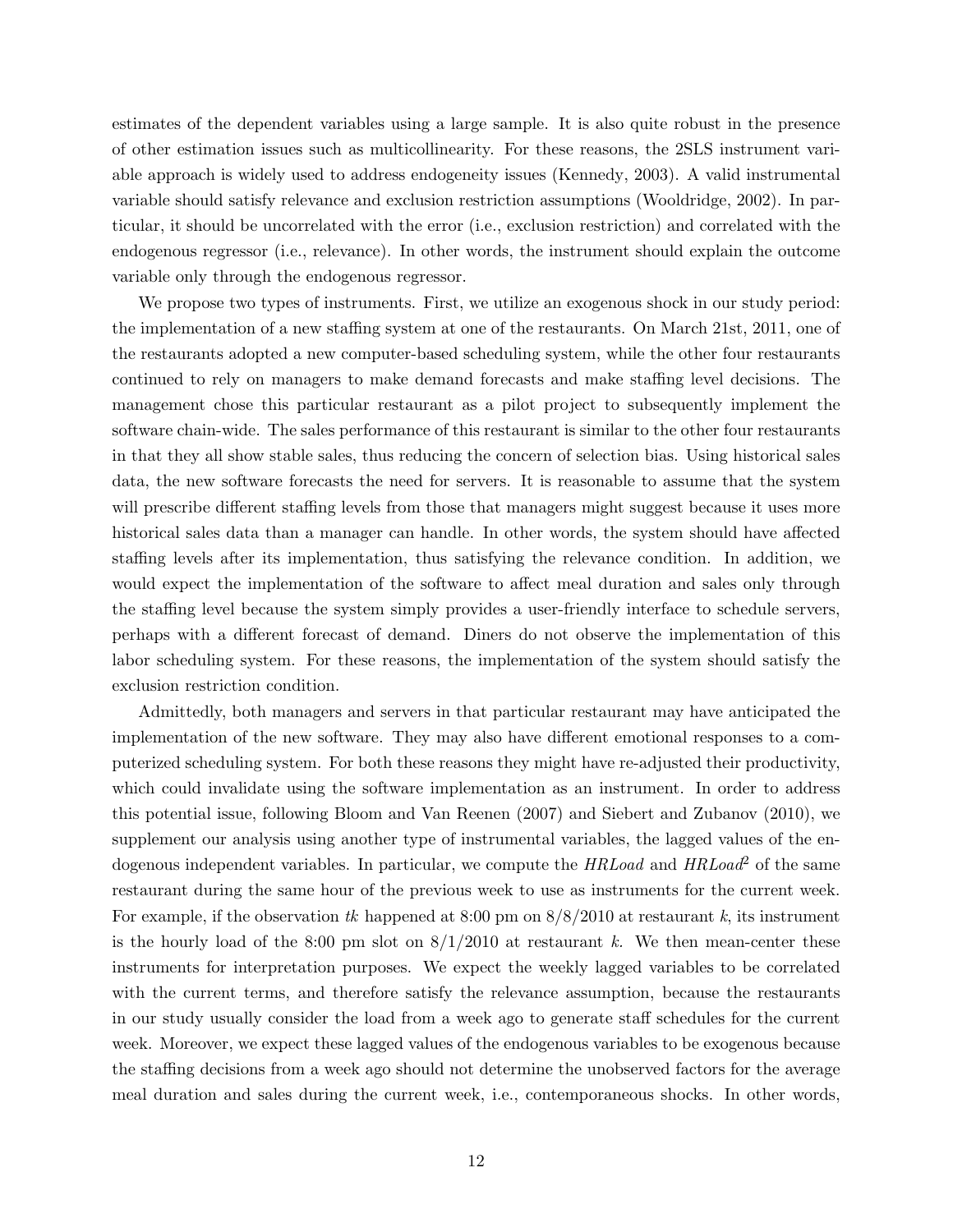the lagged variables are not contemporaneously correlated with the disturbance (Kennedy, 2003), so they should satisfy the exclusion restriction assumption of a valid instrument. Admittedly, the lagged workload may not be ideal in the event of common demand shocks that are correlated over time. However, these common demand shocks are basically trends (Villas-Boas and Winer, 1999). Trends are controlled for in our models, thus lessening this potential concern. We further provide relevant statistics to show the validity of these instruments in Subsection 4.5. With both types of instrumental variables we employ the following 2SLS estimation procedure:

Stage 1: Estimate endogenous independent variables, namely  $HRLoad$  and  $HRLoad^2$ , using OLS and utilizing instrumental variables (i.e., the implementation of the scheduling system and the lagged values) and other exogenous controls (specified in Models 1 and 2); compute predicted values of the endogenous independent variables  $H\widehat{R}\widehat{L}oad$  and  $H\widehat{R}Load^2$ .

Stage 2: Use the predicted values of the endogenous independent variables, namely  $H\widehat{R}\widehat{L}$ oad and  $HRLoad^2$  to estimate the coefficients of each equation in the system (Models 1 and 2) using OLS.

#### 4.3 Simultaneous Equations

The OLS models 1 and 2 assume that the unobserved errors of  $log(HRSales)$  and  $log(AvgMedian)$ are uncorrelated with each other. In order to allow for correlated errors between the number of checks and sales, in addition to addressing the potential endogeneity issues, we adopt a system of simultaneous equations using a three-stage least squares (3SLS) estimation method (Zellner and Theil, 1962) for the following reasons. First, the 3SLS instrument estimation can provide consistent estimates of  $HRLoad$  and  $HRLoad^2$ . It is also quite robust in the presence of other estimating issues such as multicollinearity. Furthermore, the system of simultaneous equations approach utilizes all available information in the estimates and is therefore more efficient than a single equation (Kennedy, 2003). We use the same instruments as described in Subsection 4.2 and propose the following estimation procedure:

Stage 1: Same as the first stage in the 2SLS approach.

Stage 2: After using the predicted values from Stage 1 to estimate the coefficients of each equation, we use these 2SLS estimates to predict errors in the system of simultaneous equations, i.e., structural equation's errors. These predicted errors are further used to compute the contemporaneous variance-covariance matrix of the structural equation's errors. In other words,

Stage 2: 
$$
\log(AvgMealDuration_{tk}) = \alpha_0 + \alpha_1 HRload_{tk} + \alpha_2 HRload_{tk}^2 + \alpha_3 HRDiners_{tk}
$$
  
\n
$$
+ \alpha_4 \log(HRItems_{tk}) + \alpha_5 \text{Controls}_{tk} + \varepsilon_{tk},
$$
  
\n
$$
\log(HRSales)_{tk} = \beta_0 + \beta_1 HRload_{tk} + \beta_2 HRload_{tk}^2 + \beta_3 \log(AvgMeanDuration_{tk})
$$
 (4)  
\n
$$
+ \beta_4 HRDiners_{tk} + \beta_5 \text{Controls}_{tk} + \mu_{tk}.
$$

where  $\varepsilon_{tk}$  and  $\mu_{tk}$  are structural equation's errors.

Stage 3: Compute the General Least Squares (GLS) estimators of the system of Equations 3 and 4.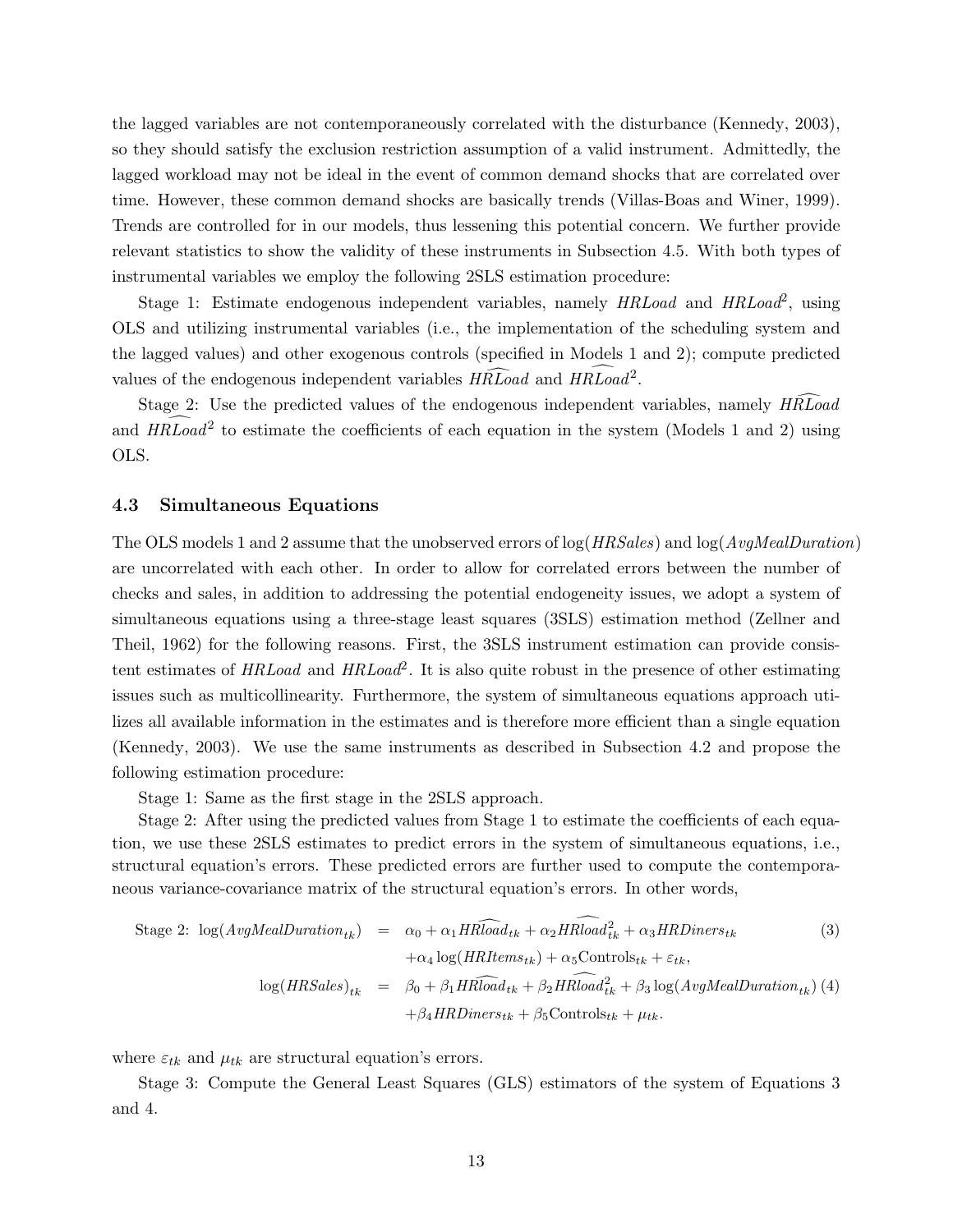#### 4.4 Results

Table 5 shows the results of the impact of  $HRLoad$  on  $log(AvgMedian)$ . The coefficients of  $HRLoad^2$  are consistently negative (-0.0025, -0.0117, -0.0116), suggesting that  $HRLoad$  initially concavely increases the average meal duration of each check and then concavely decreases the meal duration, consistent with H1. The OLS model predicts that the critical point is above the current sample mean, while 2SLS and 3SLS models suggest that the critical point should be below the current sample mean. We acknowledge that the point estimates of HRLoad are statistically insignificant at 0.05 level in both 2SLS and 3SLS models. We expect that the instruments will increase standard errors of the estimates because they reduce the variation of the  $HRD$ iners  $_{tk}$ . We also observe that the estimates of  $HRLoad$  and  $HRLoad^2$  by 2SLS and 3SLS are over twice as small as those by OLS, which may indicate weak instruments. We explain why our instruments are not weak instruments in Subsection 4.5.

In addition to the regression models, we conduct a series of duration model analysis of  $log(Avg$ *MealDuration* $)$ as a robustness check. We fit a variety of commonly used distributions including Gompertz, Weibull, Log-logistic and Log-normal distributions, and include a Gamma-distributed error term in the hazard function, i.e., Gamma mixture. All these models support that workload has an inverted-Ushaped relationship with meal duration. Moreover, the Gompertz model has the best goodness-offit, suggesting that the baseline hazard rate of ending a meal is likely to be linearly increasing.

|                             | OLS          | 2SLS        | 3SLS        |
|-----------------------------|--------------|-------------|-------------|
| <b>HRLoad</b>               | $0.0110***$  | $-0.0259$   | $-0.0259$   |
|                             | (0.0014)     | (0.0221)    | (0.0221)    |
| HRLoad <sup>2</sup>         | $-0.0025***$ | $-0.0117*$  | $-0.0116*$  |
|                             | (0.0004)     | (0.0051)    | (0.0051)    |
| <i>HRDiners</i>             | $-0.0079***$ | $-0.0027$   | $-0.0027$   |
|                             | (0.0003)     | (0.0016)    | (0.0016)    |
| <b>HRItems</b>              | $0.0043***$  | $0.0030***$ | $0.0030***$ |
|                             | (0.0001)     | (0.0003)    | (0.0003)    |
| Controls                    | Yes          | Yes         | Yes         |
| <b>Hypothesis Supported</b> | H1           | H1          | H1          |
| Observations                | 17,428       | 16,389      | 16,389      |
| $Prob$ >Chi-Sq              | < 0.001      | < 0.001     | < 0.001     |

Table 5: Impact of HRLoad on log(AvgMealDuration)

1. Standard errors are shown in the parentheses.

2. \*: p-value<=0.05, \*\*: p-value<=0.01, \*\*\*: p-value<=0.001

Table 6 presents the results of the effects of HRLoad on hourly sales, controlling for the demand, i.e., HRDiners. As can be seen, the coefficients of HRLoad are consistently positive (0.1361, 0.419) and 0.4846). The coefficients of  $HRLoad^2$  are consistently negative  $(-0.0412, -0.1677, -0.1363)$ . Supporting H2, these results suggest that HRLoad first concavely increases sales and then concavely decreases sales. In other words, when workload is small, sales increase with the rise in workload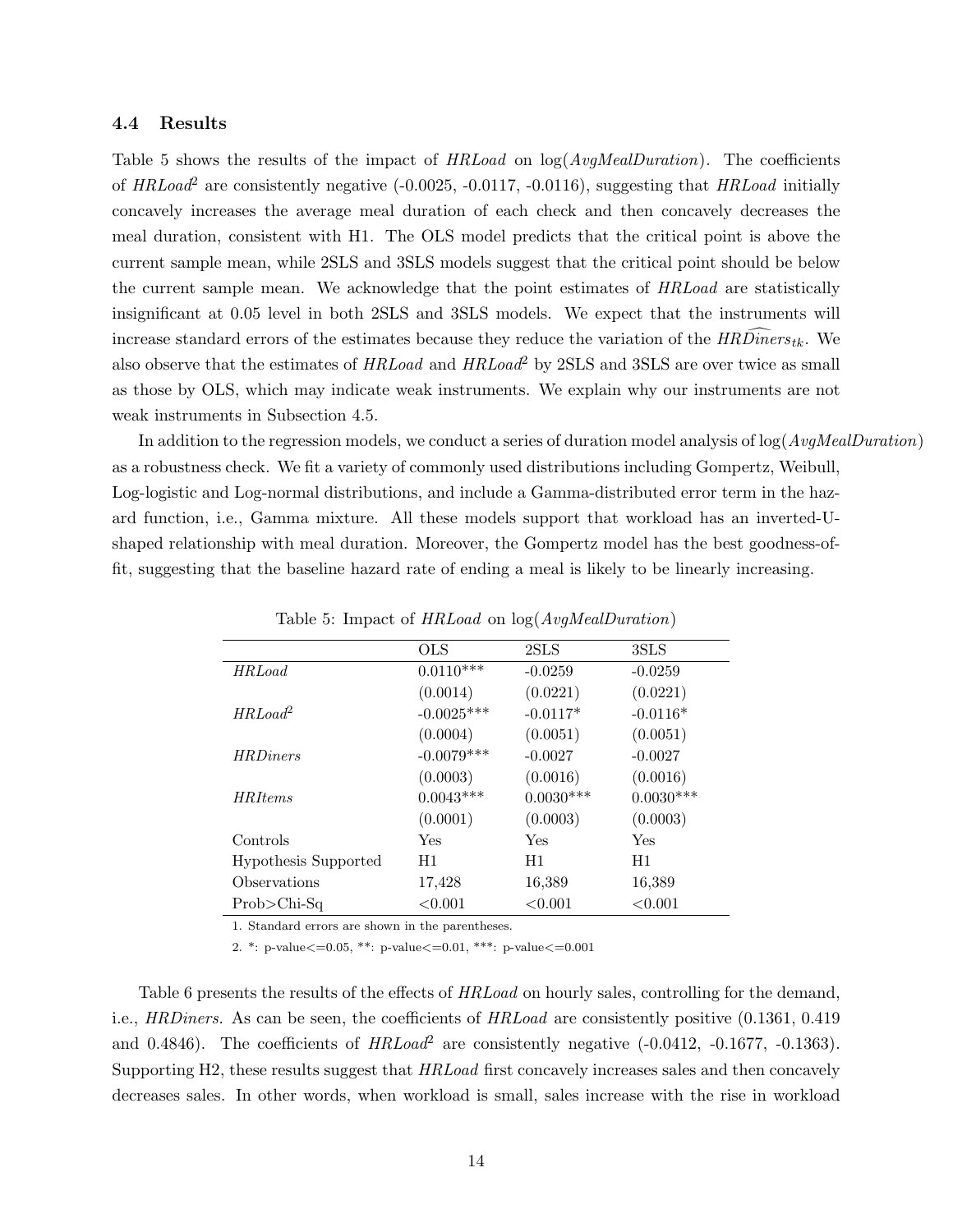because servers exert more selling effort. However, after a certain threshold, workload limits servers' sales effectiveness. Furthermore, as expected, a long average meal duration and the number of diners are both positively associated with higher hourly sales.

|                      | <b>OLS</b>     | 2SLS           | 3SLS           |
|----------------------|----------------|----------------|----------------|
| <b>HRLoad</b>        | $0.1361***$    | $0.4190***$    | $0.4846***$    |
|                      | (0.0035)       | (0.0820)       | (0.0916)       |
| $HRLoad^2$           | $-0.0412***$   | $-0.1677***$   | $-0.1363***$   |
|                      | (0.0025)       | (0.0195)       | (0.0231)       |
| log(AvqMealDuration) | $0.4934***$    | $0.2212***$    | $2.4810***$    |
|                      | (0.0264)       | (0.0511)       | (0.4142)       |
| <b>HRDiners</b>      | $0.0358***$    | $0.0225***$    | $0.0139*$      |
|                      | (0.0003)       | (0.0046)       | (0.0058)       |
| Controls             | Yes            | Yes            | Yes            |
| Hypothesis Supported | H <sub>2</sub> | H <sub>2</sub> | H <sub>2</sub> |
| Observations         | 17,428         | 16,389         | 16,389         |
| $Prob > Chi-Sq$      | ${<}0.001$     | < 0.001        | < 0.001        |

Table 6: Impact of HRLoad on log(HRSales)

1. Standard errors are shown in the parentheses.

2. \*: p-value<=0.05, \*\*: p-value<=0.01, \*\*\*: p-value<=0.001

In sum, Table 6 suggests that  $HRLoad$  has a direct concave effect on  $log(HRSales)$ . Moreover, it has a possible indirect concave effect via  $log(AvgMealDuration)$ . In particular, using the estimates from 3SLS, we find the indirect effect of  $HRLoad^2$  is approximately -0.0288 (- $0.0116\times2.481\approx-0.0288$ . The indirect effect of HRLoad is zero because the estimate is insignificant at 0.05 level. Adding both direct and indirect effects, the total effect of HRLoad is approximately 0.4846; the total effect of  $HRLoad^2$  is approximately -0.165, which suggests that the total optimal workload is 1.46 diners/server  $\left(\frac{0.4846}{0.33} \approx 1.46\right)$  above the current sample mean. These results allow us to conclude that workload affects hourly sales non-linearly. When workload is small, sales increase with the rise in workload: "The Devil makes work for idle hands"; however, after a certain threshold, sales start decreasing with the rise in workload: "Many hands make light work".

#### 4.5 Validity of Instrumental Variables

To confirm the validity of the instruments and ensure asymptotic consistence of instrumental variable estimators, we first check the relevance condition. In the 2SLS estimations of the  $log(Avq$ **M** $ealDuration)$ and log (*HRSales*), the adjusted  $R^2$ 's from the first-stage regressions of *HRLoad* are around 0.5. The adjusted  $R^2$ 's from the regressions of  $HRLoad^2$  are 0.08 and 0.06 respectively, which may indicate considerable loss of precision but not so low as to cause a weak-instruments issue. We find that all the F statistics for the joint significance of instruments excluded from the structural model are over 10, the suggested rule of thumb of weak instruments (Staiger and Stock, 1994). In addition, we find that the software implementation is negatively associated with HRLoad due to increased staffing levels after implementation. One-week lagged hourly staffing is also negatively associated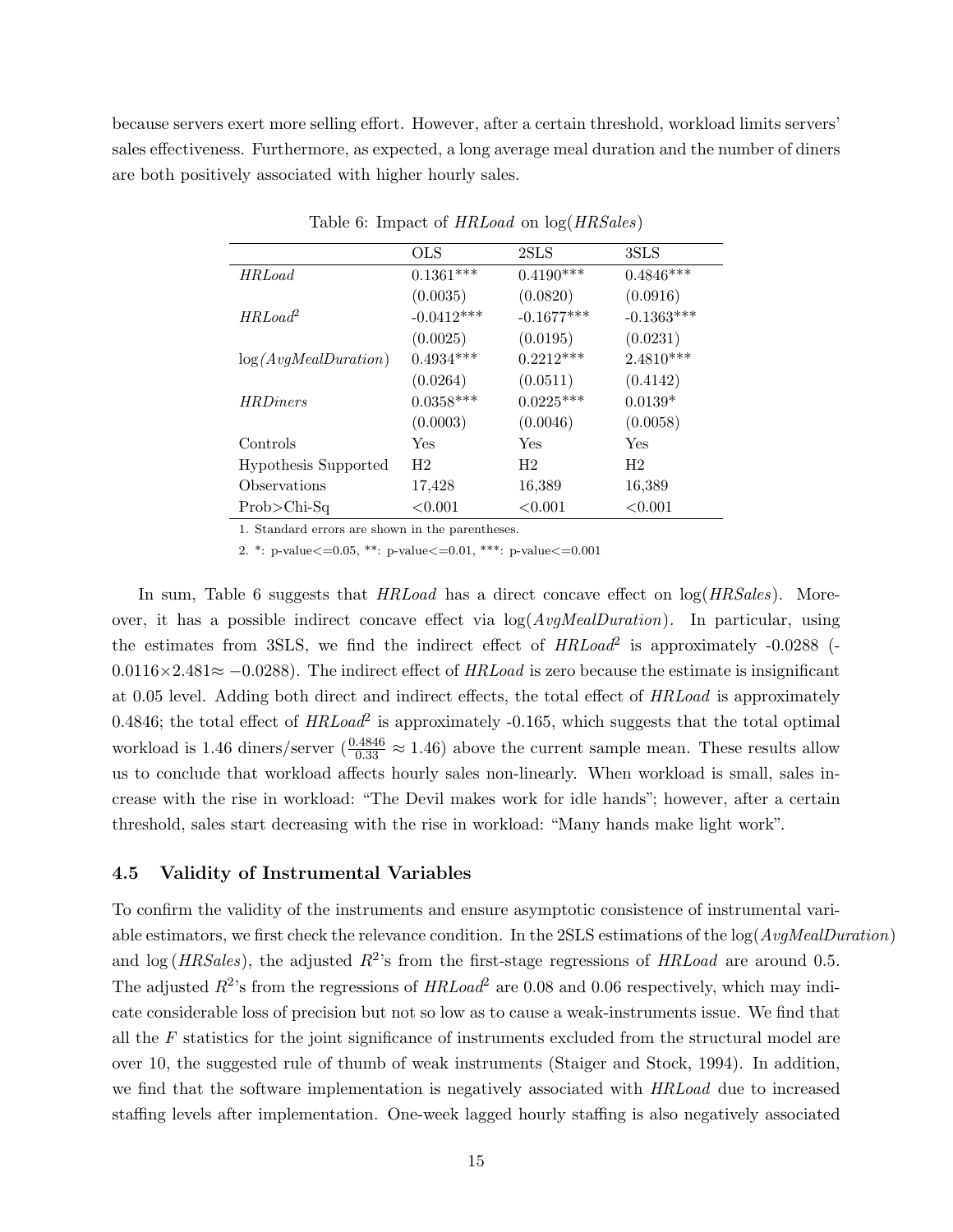with the workload in the current week, suggesting that the management adjusted the staffing decisions. Hence, we confirm that these instruments have the expected effects on the endogenous variables and therefore satisfy the relevance condition.

Unfortunately, there is no generally accepted statistical test for the exclusion restriction assumption. Nevertheless, we would argue that the implementation of the software should affect the restaurant performance only through staffing levels, without affecting demand factors or the service quality of individual servers. Moreover, from our interviews with restaurant managers and industry knowledge, we believe that that hourly staffing levels from one week ago should be independent of the contemporaneous shock to the meal duration and sales of the current week after controlling for both time varying and time invariant effects. Finally, we conduct Sargan tests of over-identifying restrictions, which are often used as a test of exogenous instruments. We find that the p-values are over 0.05 and therefore fail to reject the null hypothesis that the error terms are uncorrelated with the instruments. Hence, we conclude that our instrumental variables are likely to satisfy the exclusion restriction assumption.

#### 4.6 Robustness Check

#### 4.6.1 Alternative Definitions of Workload

In addition to the number of diners that a server serves, his/her workload may be measured differently. One alternative measure is the number of tables that a server waits on. Servers tend to perform a set of procedures, such as taking orders and settling bills, one table at a time. In addition, restaurants generally assign a section of tables to a server, so servers are aware of how many tables that they are responsible for. For these reasons, the number of tables served could reflect a server's workload. An alternative measure is the number of menu items sold. Additional items sold will increase a server's workload because the server needs to carry the items from the kitchen or the bar to the table. We use variables HRTableLoad and HRItemLoad defined in Table 1 to reflect the workload in terms of tables and items. Following the estimation procedures described from Subsections 4.1 to 4.3, we substitute HRLoad with HRTableLoad and HRItemLoad, respectively, to provide robustness checks of our main results.

Table 7 shows the 3SLS estimation results using the alternative workload definitions. These are largely consistent with our main results using diners as a proxy for workload. In estimating  $log(AvgMedian)$ , the coefficient of  $HRTableLoad^2$  is -0.0917, suggesting that workload measured in tables initially concavely increases the average meal duration of each check and then concavely decreases the meal duration. The coefficient of  $HRItemLoad^2$  is also negative (= -0.0013), although it is insignificant at 0.05 level. The average meal duration may not be particularly sensitive to the number of items possibly because it sometimes take a server the same amount of time to carry one or two items during one trip from the kitchen.

In estimating  $log(HRSales)$ , the coefficients of  $HRTableLoad$  and  $HRItemLoad$  are both significant and positive (0.8083 and 0.1244). The coefficients of  $HRTableLoad^2$  and  $HRItemLoad^2$  are both significant and negative (-0.6567 and -0.0265), consistent with H2 and our main results. In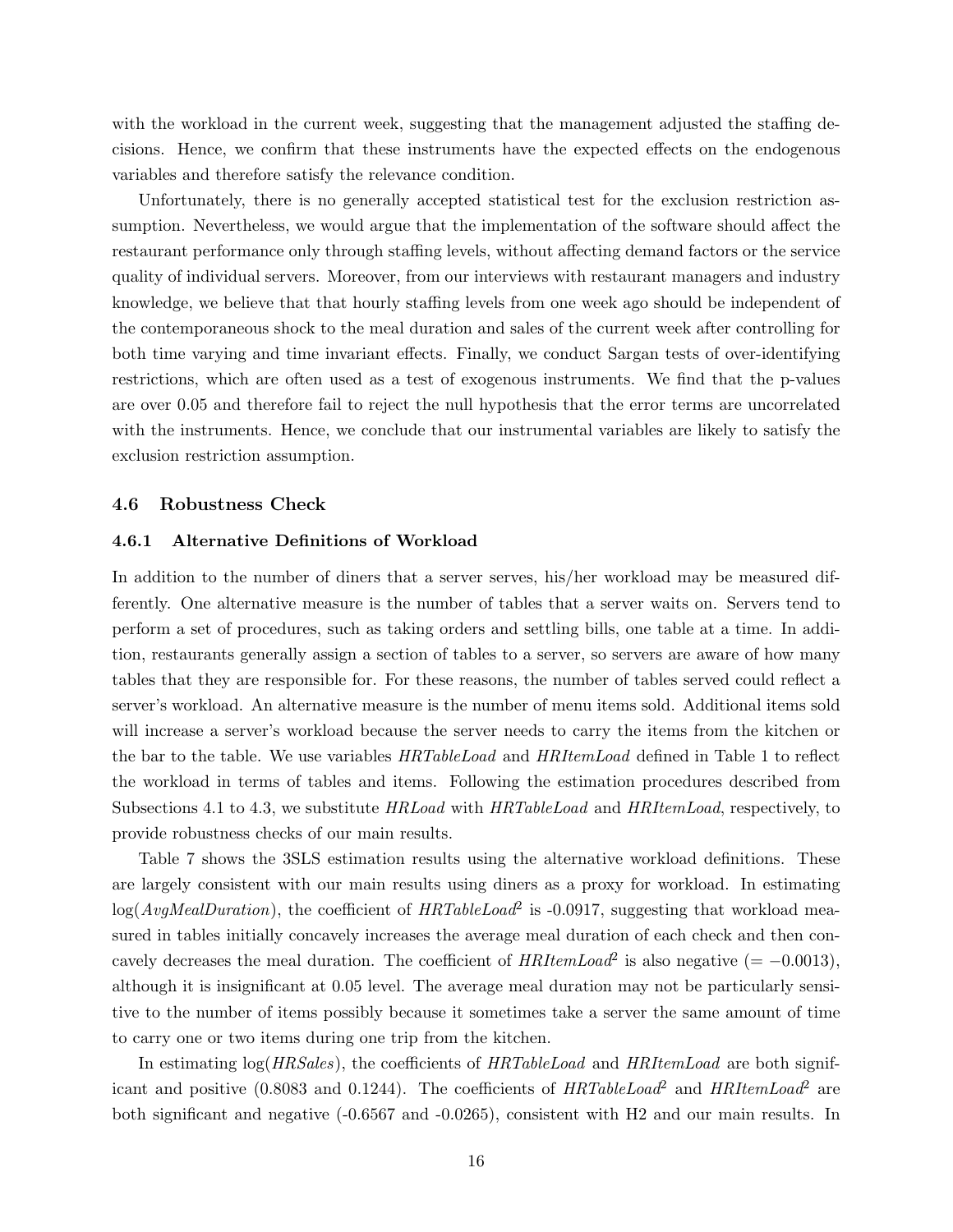addition, as expected, the average meal duration has a positive impact on hourly sales. Using these 3SLS estimates, we compute that the optimal HRTableLoad is about 0.5 table/server above the current sample mean (1.84 tables/server). The optimal HRItemLoad is 2.35 items/server above the current sample mean (9.44 items/server). These optimal workload levels using alternative measures suggest that the optimal workload level in diners, i.e., 1.46 diners/server, is quite robust because 2.6 diners on average sit at one table and order about two items per diner in our sample.

|                      | Table Load                       |              | Item Load                        |              |  |
|----------------------|----------------------------------|--------------|----------------------------------|--------------|--|
|                      | log(AvqMeanDuration)log(HRSales) |              | log(AvgMealDuration)log(HRSales) |              |  |
| <b>HRTableLoad</b>   | $-0.0098$                        | $0.8083***$  |                                  |              |  |
|                      | (0.0328)                         | (0.0991)     |                                  |              |  |
| $HRTableLoad^2$      | $-0.0917**$                      | $-0.6567***$ |                                  |              |  |
|                      | (0.0290)                         | (0.1079)     |                                  |              |  |
| <i>HRItemLoad</i>    |                                  |              | $-0.0163$                        | $0.1244***$  |  |
|                      |                                  |              | (0.0085)                         | (0.0226)     |  |
| $HRItemLoad^2$       |                                  |              | $-0.0013$                        | $-0.0265***$ |  |
|                      |                                  |              | (0.0011)                         | (0.0037)     |  |
| <i>HRDiners</i>      | $-0.0052***$                     | $0.0271***$  | $-0.0102***$                     | $0.0257***$  |  |
|                      | (0.0006)                         | (0.0012)     | (0.0013)                         | (0.0020)     |  |
| <b>HRItems</b>       | $0.0034***$                      |              | $0.0065***$                      |              |  |
|                      | (0.0003)                         |              | (0.0011)                         |              |  |
| log(AvgMealDuration) |                                  | 1.5968***    |                                  | $2.0959***$  |  |
|                      |                                  | (0.2500)     |                                  | (0.5811)     |  |
| Controls             | Yes                              | Yes          | Yes                              | Yes          |  |
| Hypothesis Supported | H1                               | H2           |                                  | H2           |  |
| Observations         | 16,389                           | 16,389       | 16,389                           | 16,389       |  |
| $Prob > Chi-Sq$      | < 0.001                          | < 0.001      | < 0.001                          | < 0.001      |  |

Table 7: 3SLS Results of Alternative Definitions of Workload

1. Standard errors are shown in the parentheses.

2. \*: p-value<=0.05, \*\*: p-value<=0.01, \*\*\*: p-value<=0.001

#### 4.6.2 Heterogeneous Servers

Servers tend to possess idiosyncratic sales skills, and heterogeneous servers form different team compositions during each business hour, which may affect hourly sales. In this subsection, we account for such heterogeneous sales skills to reduce the potential omitted variable bias in estimating the effects of workload. Furthermore, we examine the moderating effects of sales skills to provide insights for scheduling the heterogeneous servers under various workload levels.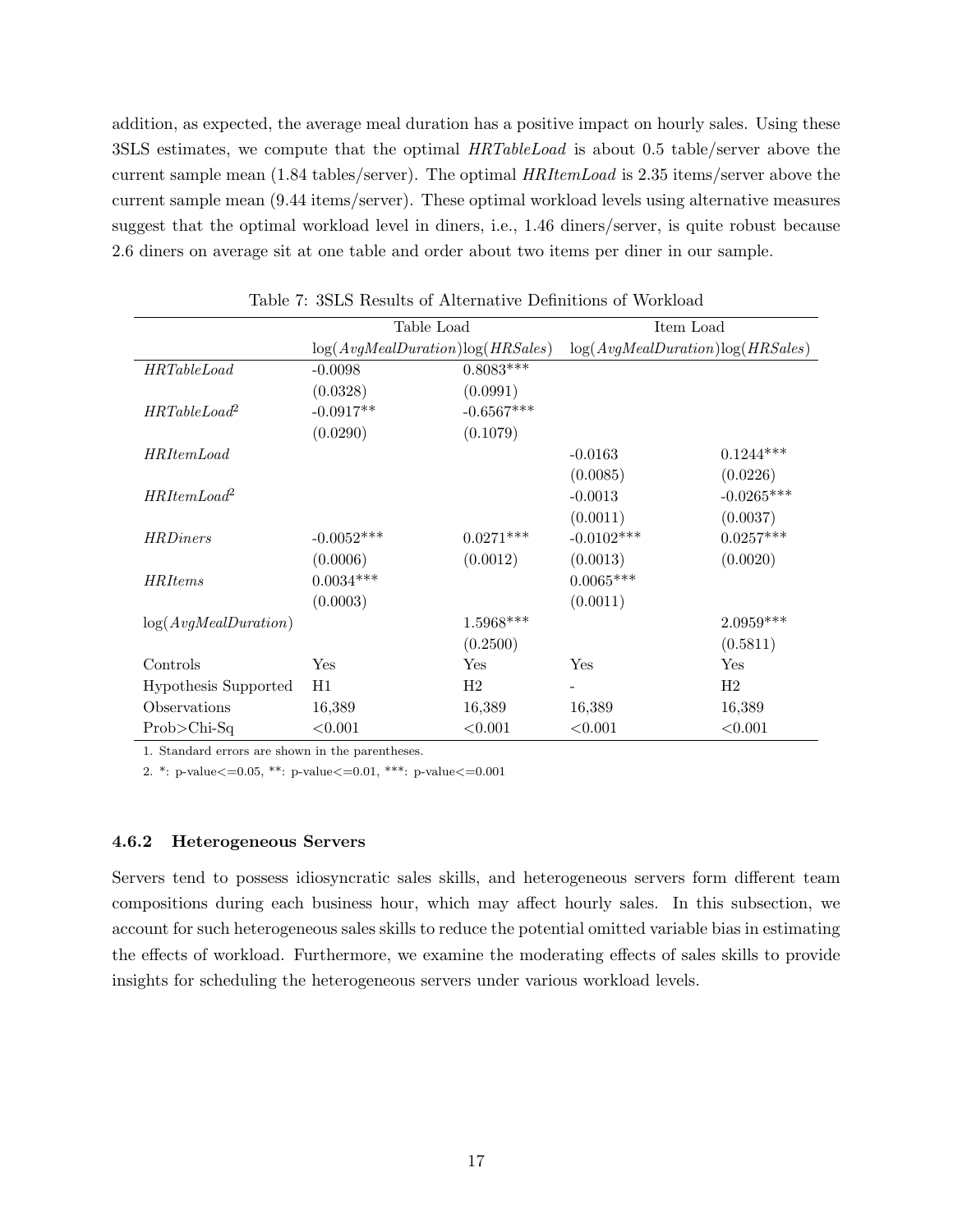#### Hourly Team Composition

In order to address these issues, we first use the following fixed-effect model to estimate servers' intrinsic sales abilities:

$$
Sales_{jt} = \alpha_0 + \alpha_1 MyDiners_{jt} + \alpha_2 Controls_{jt} + \mu_j + \varepsilon_{jt}.
$$

In this model, Sales<sub>it</sub> is the total sales that server j generates during hour t. MyDiners<sub>it</sub> is the total number of diners that server j starts to serve during hour t. In other words,  $MyDiners_{it}$  spend Sales<sub>it</sub> with server j during hour t. In addition, similar to previous models, Controls<sub>it</sub> include  $Shift_{it} \times DayWeek_{it}$ , Month<sub>it</sub>, Trend<sub>it</sub> and Store<sub>it</sub> to adjust for the the time/date and location factors. The fixed effects  $\mu_j$  is server j's time-invariant intrinsic sales ability. We use such a fixed-effect model instead of a random-effect model because the intrinsic sales ability  $\mu_i$  may be correlated with  $MyDiners_{it}$ .

Figure 3 shows the distribution of the intrinsic sales ability  $\mu_j$ . The distribution of  $\mu_j$  seems to be symmetrically dispersed around the mean, which is approximately \$-1.81.





We average the intrinsic sales ability  $\mu_j$ 's of the servers working in the same hour t at restaurant k to create a variable  $HRAvgSkills_k$ . We then include  $HRAvgStill_{tk}$  in our previous 3SLS Model 3. Table 8 shows the results of the robustness check including hourly team composition. The coefficient estimates of  $HRLoad$  and  $HRLoad<sup>2</sup>$  are consistent with the main results shown in Tables 5 and 6 in terms of both signs and magnitudes. Therefore, H1 and H2 are supported. Note that the  $HRAvgSkill$  estimates are insignificant in both log ( $AvgMealDuration$ ) and log ( $HRSales$ ) models. In this study we do not interpret the effect of  $HRAvgSkill$ , using it primarily as a control variable of the team composition. Understanding the causal effect of team composition warrants further research.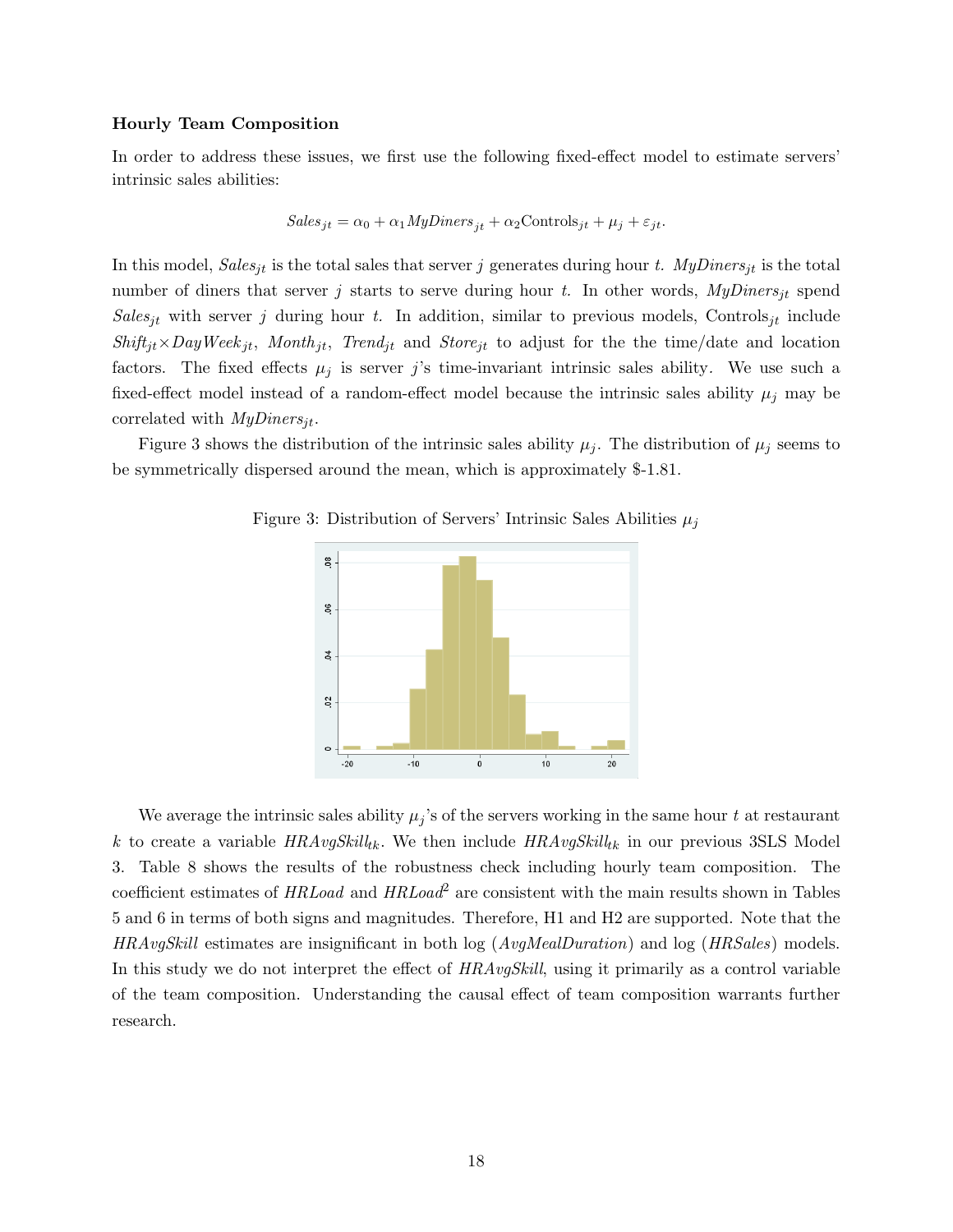|                             | log(AvgMealDuration) | log(HRSales)   |
|-----------------------------|----------------------|----------------|
| <b>HRLoad</b>               | $-0.0267$            | $0.4897***$    |
|                             | (0.0223)             | (0.0932)       |
| $HRLoad^2$                  | $-0.0116*$           | $-0.1342***$   |
|                             | (0.0052)             | (0.0240)       |
| <b>HRDiners</b>             | $-0.0027$            | $0.0133*$      |
|                             | (0.0017)             | (0.0061)       |
| <i>HRItems</i>              | $0.0030***$          |                |
|                             | (0.0003)             |                |
| log(AvqMealDuration)        |                      | $2.5397***$    |
|                             |                      | (0.4486)       |
| <i>HRSalesPerc</i>          | $-0.0008$            | $-0.0028$      |
|                             | (0.0010)             | (0.0037)       |
| Controls                    | Yes                  | Yes            |
| <b>Hypothesis Supported</b> | H1                   | H <sub>2</sub> |
| Observations                | 16,389               | 16,389         |
| $Prob > Chi-Sq$             | < 0.001              | < 0.001        |

Table 8: Robustness Check of Hourly Team Composition Using 3SLS

1. Standard errors are shown in the parentheses.

2. \*: p-value<=0.05, \*\*: p-value<=0.01, \*\*\*: p-value<=0.001

#### Moderating Effects of Sales Abilities

We further conduct a server-level analysis to understand the moderating effects of sales skills with respect to workload. A server-level analysis also provides a robustness check to our previous assumption that servers are assigned a similar number of diners every hour. Using the previously estimated intrinsic sales ability  $\mu_j$ 's, we categorize servers into two groups – those servers having  $\mu_j \ge -1.81$ (sample mean) are coded as the "high" type and are given a dummy variable  $Highsales_j = 1$ ; while those servers having  $\mu_j < -1.81$  are the "low" type and are given Highsales<sub>j</sub> = 0. We can alternatively categorize servers according to different quantiles of the  $\mu_j$ , which yields similar results. Therefore we only report the categorization based on the sample mean. We include the categorical variable  $High Sales<sub>j</sub>$  in the following two multivariate regression models:

$$
log(AvgMeanDuration_{jt}) = \alpha_0 + \alpha_1 High Sales_j + \alpha_2 High Sales_j \times MyD iners_{jt} +
$$
  
\n
$$
\alpha_3 High Sales_j \times MyD iners_{jt}^2 + \alpha_4 Tenure_{jt} +
$$
  
\n
$$
\alpha_5 SystemLoad_{tk} + \alpha_6 Controls_{jt} + \xi_{jt}
$$
  
\n
$$
log(HRSales_{jt}) = \beta_0 + \beta_1 High Ses_j + \beta_2 High Sales_j \times MyD iners_{jt} +
$$
  
\n
$$
\beta_3 High Sales_j \times MyD iners_{jt}^2 + \beta_4 log(AvgMeanDuration_{jt}) +
$$
  
\n
$$
\beta_5 Tenure_{jt} + \beta_6 SystemLoad_{tk} + \beta_7 Controls_{jt} + \varepsilon_{jt}.
$$
  
\n(6)

In these models,  $MyDiners_{it}$ , the total number of diners that server j served during hour t, measures the server-level workload. Variable  $Tenure_{jt}$ , which is the number of days that server j has worked by hour t, controls for servers' learning effect. SystemLoad<sub>tk</sub> include  $HRD$ inerstk and  $HRI$ temstk defined in Table 1. Controls<sub>jt</sub> include all the previous time/date and location controls.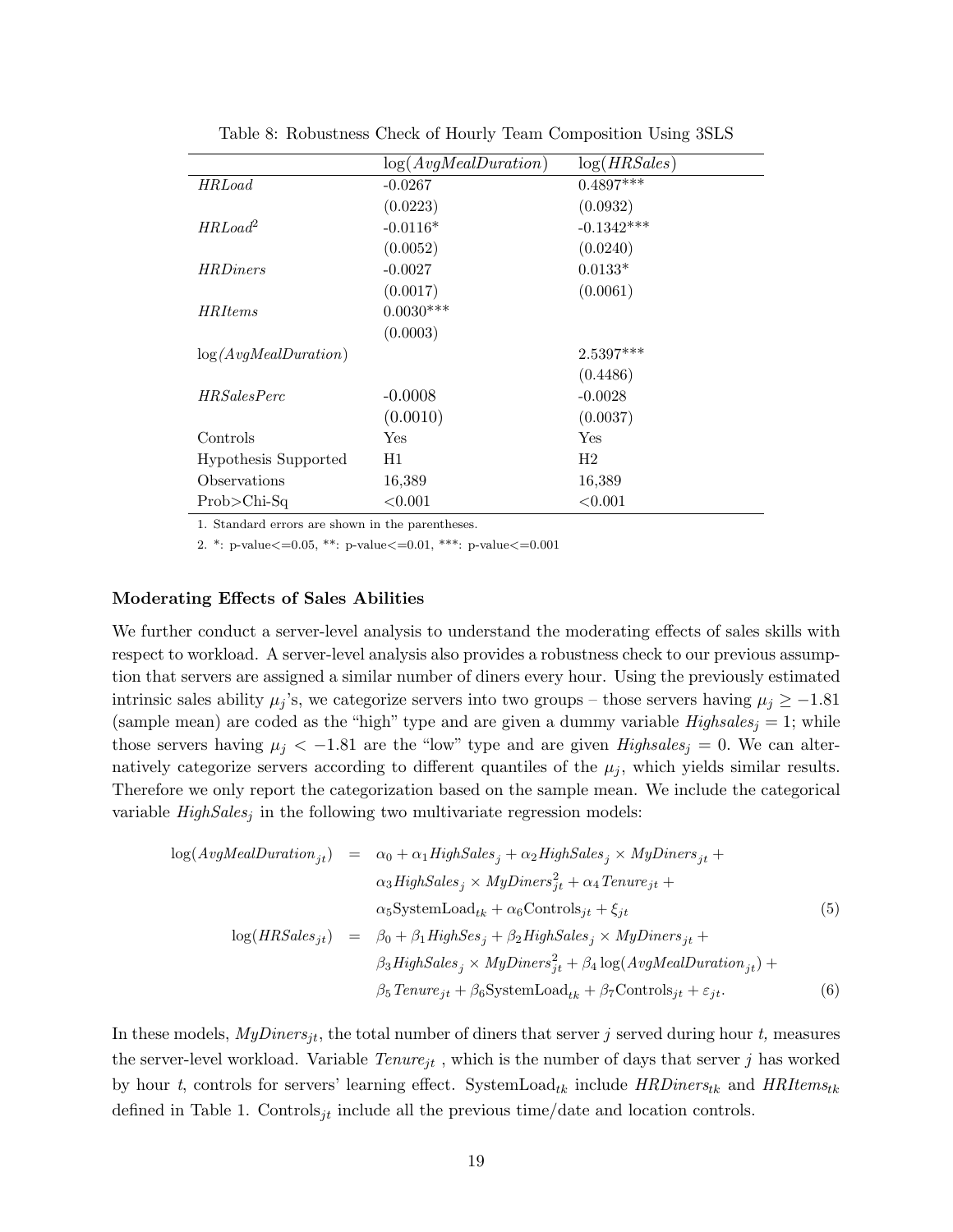Table 9 shows the results of Models 5 and 6. Figure 4 graphically summarizes the moderating effects of sales abilities. First, the coefficient of *HighSales* is -0.0297 in Model 5 and 0.0776 in Model 6, suggesting that the "high"-type servers are on average associated with 3% shorter meal duration and 8% higher hourly sales than the "low"-type ones. This result implies that managers might benefit from scheduling more "high"-type servers to work during such high-traffic shifts as Friday dinners or weekends in order to ensure prompt service levels and generate higher total sales.

Second, the coefficients of  $MyDiners^2$  are significant and negative (-0.001 and -0.0141) in both models and they do not distinguish between the "high"-type and the "low"-type servers. These results support both H1 and H2, suggesting that workload has an inverted-U shaped relationship with the meal duration and the hourly sales regardless of servers' sales abilities. Furthermore, using the coefficient estimates of the linear term  $MyDners$  and its corresponding interactive term, we find that the "high"-type servers seem to start speeding up under a smaller workload than the "low"-type ones. The sales of the "high"-type servers also seem to start decreasing under a lower workload than the "low"-type ones, probably because the diners' food consumption constraints limit "high"-type servers' highest sales.

|                                    | log(AvgMealDuration) | log(HRSales) |
|------------------------------------|----------------------|--------------|
|                                    | Model 5              | Model 6      |
| $High Sales = 1$                   | $-0.0297***$         | $0.0776***$  |
|                                    | (0.0025)             | (0.0028)     |
| MyDiners                           | $0.0131***$          | $0.2252***$  |
|                                    | (0.0007)             | (0.0007)     |
| $MyDiners \times High Sales = 1$   | $-0.0050***$         | $-0.0019*$   |
|                                    | (0.0008)             | (0.0009)     |
| MyDiners <sup>2</sup>              | $-0.0010***$         | $-0.0141***$ |
|                                    | (0.0001)             | (0.0002)     |
| $MyDiners^2 \times High Sales = 1$ | 0.0002               | 0.0004       |
|                                    | (0.0002)             | (0.0002)     |
| Tenure                             | $-0.0007*$           | $0.0013***$  |
|                                    | (0.0003)             | (0.0003)     |
| log(AvgMealDuration)               |                      | $0.2117***$  |
|                                    |                      | (0.0035)     |
| SystemLoad                         | $\operatorname{Yes}$ | Yes          |
| Controls                           | Yes                  | Yes          |
| Hypothesis Supported               | H1                   | H2           |
| Observations                       | 98,018               | 98,018       |
| $Prob > Chi-Sq$                    | < 0.001              | < 0.001      |

Table 9: Server-level Analysis: Moderating Effects of Sales Abilities

1. Standard errors are shown in the parentheses.

2. \*: p-value<=0.05, \*\*: p-value<=0.01, \*\*\*: p-value<=0.001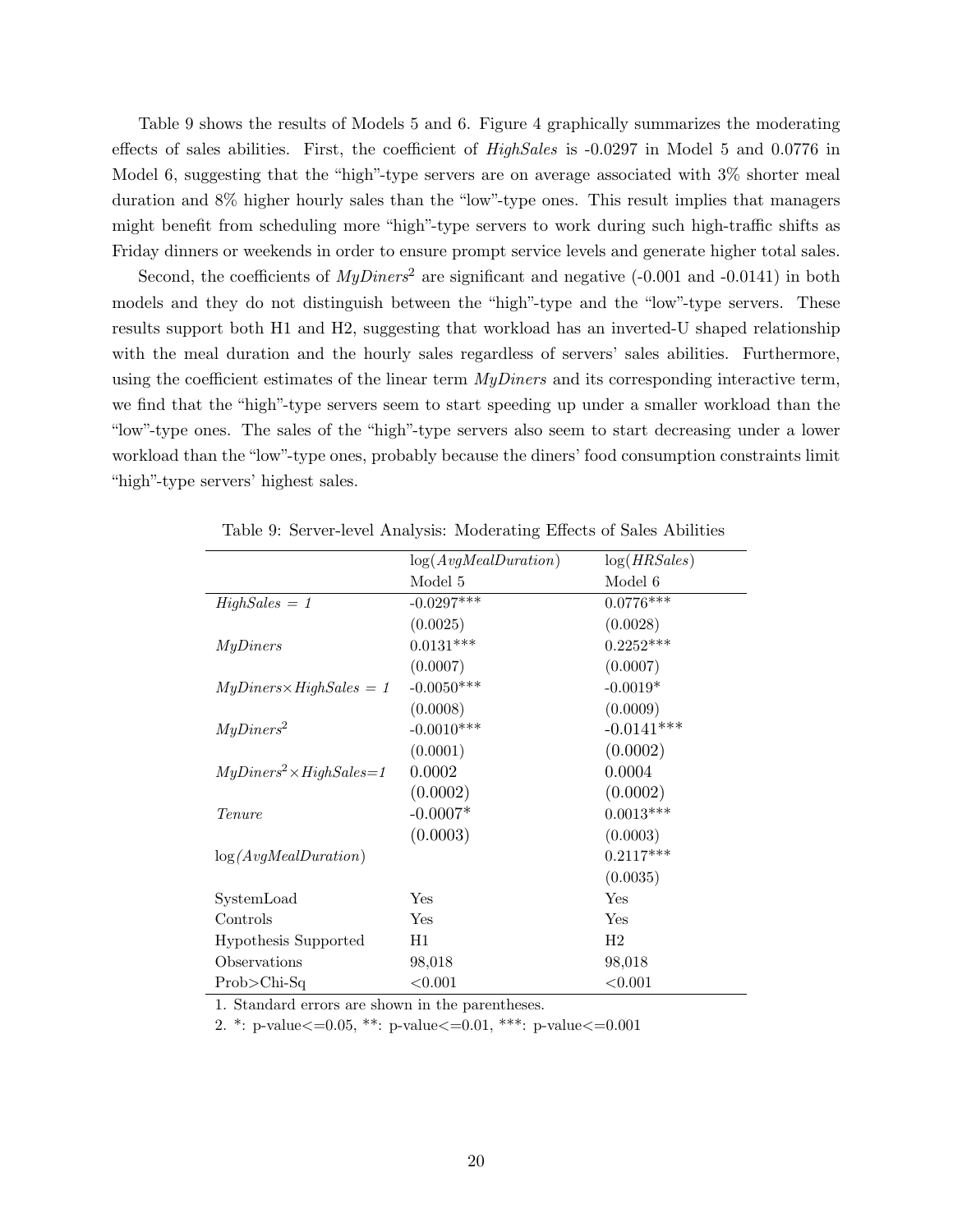Figure 4: Summary Plots: Moderating Effects of Sales Abilities



#### 4.6.3 Spline Regressions

Previous studies have examined the linear effects of workload on performance. While ours is one of the first studies to suggest a non-linear effect of workload and propose a quadratic function form of HRLoad, we are limited to the "non-local" assumption of a quadratic regression. The "non-local" assumption implies that the fitted dependent variables, i.e.,  $\log(AvgMealDuration)$  and  $log(HRSales)$ , at a given  $HRLoad = HRLoad_0$  depends heavily on  $HRSales$  values far from  $HRLoad_0$ . In order to address this issue, we apply spline regressions, choosing n knots that split HRLoad into  $n+1$  equal-sized groups. In particular, we choose n to be 2 and 3, respectively. Spline regressions then fit piecewise linear functions of HRLoad.

Table 10 shows the results of the spline regressions. In all models, the coefficients of HRLoad1 are significant and positive (0.0169, 0.2369, 0.0224 and 0.3590), suggesting that as workload increases, both average meal duration and hourly sales first increase. However, the coefficients of  $HRLoad2$  are all significant and negative  $(-0.0046, -0.1232, -0.0074, -0.2595)$ , implying that as workload further rises, both average meal duration and hourly sales then drop. Note that the absolute values of HRLoad1 coefficients are all larger than the absolute values of HRLoad2 coefficients, which suggest that the incremental effect of workload may be stronger than the decremental effect of workload on both average meal duration and hourly sales. Furthermore, the coefficient of HRLoad3 is indistinguishable from zero in estimating  $log(Avq$ *MealDuration* $). In estimating  $log(HRSales)$ , the$ coefficient of  $HRLoad3$  is significant and negative  $(-0.0242)$ , but its absolute value is approximately one tenth of the absolute value of  $HRLoad2$  coefficient (-0.2592). These  $HRLoad3$  coefficient estimates seem to suggest that the decremental effects of HRLoad may be diminishing as workload further increases. All in all, these results from spline regressions further support H1 and H2, suggesting that as workload increases, both average meal duration and hourly sales first increase and then decrease.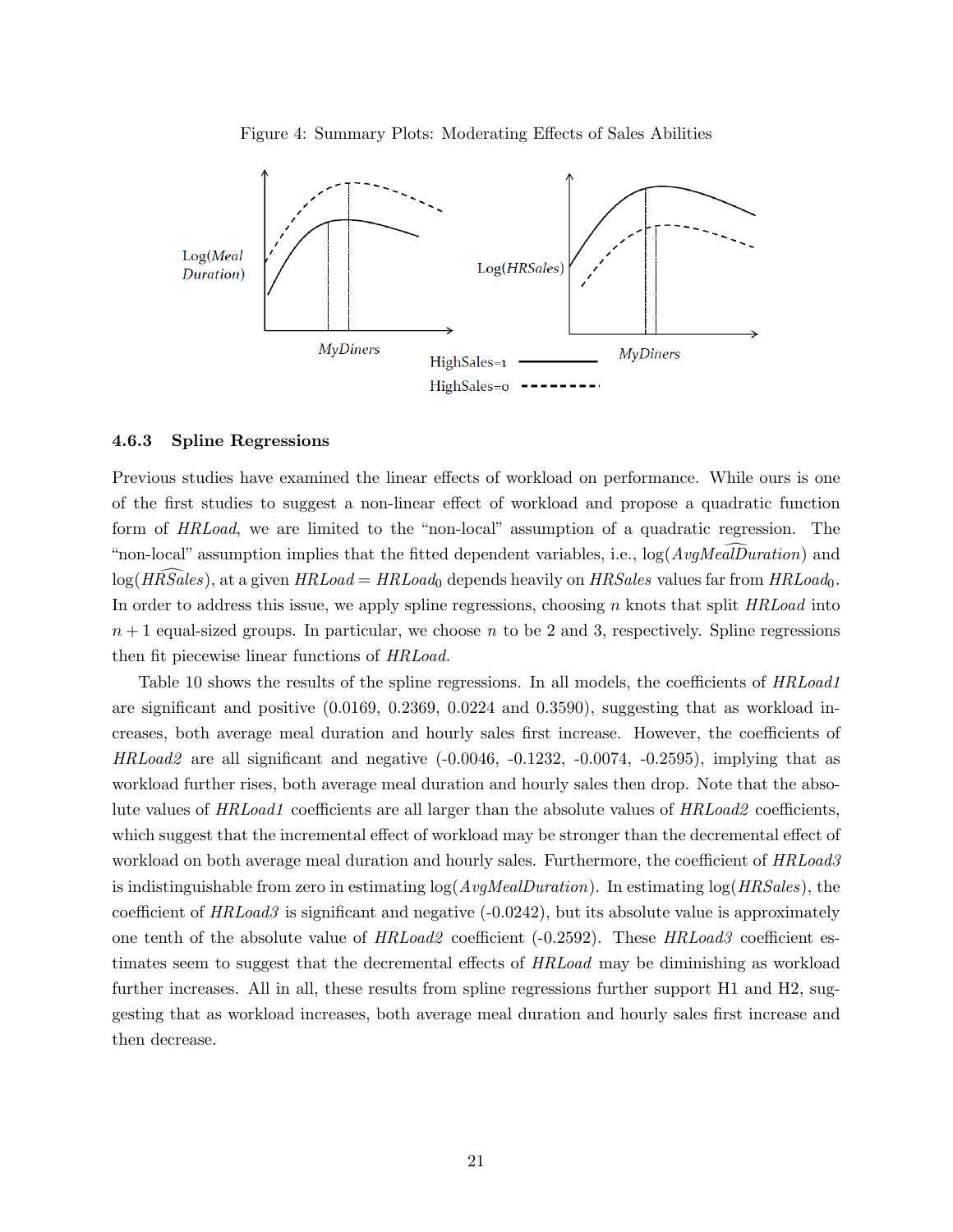|                      | log(AvqMealDuration) | log(HRSales) | log(AvqMealDuration) | log(HRSales) |
|----------------------|----------------------|--------------|----------------------|--------------|
|                      | $n=2$                | $n=2$        | $n=3$                | $n=3$        |
| HRLoad1              | $0.0169***$          | $0.2369***$  | $0.0224***$          | $0.3590***$  |
|                      | (0.0019)             | (0.0049)     | (0.0026)             | (0.0060)     |
| HRLoad <sub>2</sub>  | $-0.0046**$          | $-0.1232***$ | $-0.0074*$           | $-0.2595***$ |
|                      | (0.0015)             | (0.0049)     | (0.0031)             | (0.0066)     |
| HRLoad3              |                      |              | $-0.0005$            | $-0.0242***$ |
|                      |                      |              | (0.0018)             | (0.0047)     |
| <i>HRDiners</i>      | $-0.0078***$         | $0.0363***$  | $-0.0078***$         | $0.0375***$  |
|                      | (0.0003)             | (0.0003)     | (0.0003)             | (0.0003)     |
| <b>HRItems</b>       | $0.0042***$          |              | $0.0042***$          |              |
|                      | (0.0001)             |              | (0.0001)             |              |
| log(AvgMealDuration) |                      | $0.4862***$  |                      | $0.4618***$  |
|                      |                      | (0.0262)     |                      | (0.0246)     |
| Controls             | Yes                  | Yes          | Yes                  | Yes          |
| Hypothesis           | H1                   | H2           | H1                   | H2           |
| Supported            |                      |              |                      |              |
| Observations         | 17,428               | 17,428       | 17,428               | 17,428       |
| $Prob$ >Chi-Sq       | < 0.001              | < 0.001      | < 0.001              | < 0.001      |

Table 10: Robustness Check Using Spline Regressions

1. Standard errors are shown in the parentheses.

2. \*: p-value<=0.05, \*\*: p-value<=0.01, \*\*\*: p-value<=0.001

#### 4.6.4 Quantile Regressions

As an additional robustness check we adopt quantile regression models, which have been used in applied economics (Koenker and Bassett Jr, 1978; Buchinsky, 1994). Unlike the OLS Models 1 and 2, which estimate the average effects of HRLoad, a quantile regression estimates the effect of HRLoad on conditional quantiles of AvgMealDuration and HRSales. Analyzing these quantiles allows us to understand how the covariates including HRLoad affects the average meal duration and hourly sales of different levels. In addition, using a quantile regression to estimate the median is more robust to large outliers than using an OLS prediction. We employ the following quantile regression models:

$$
\log(AvgMedianDuration_{tk}) = A'_{tk}\alpha_{\theta} + u_{\theta tk} \text{ with Quantile}_{\theta}(\log(AvgMeanDuration_{tk}|A_{tk})) = A'_{tk}\alpha_{\theta},
$$
  

$$
\log(HRSales_{tk}) = B'_{tk}\beta_{\theta} + v_{\theta tk} \text{ with Quantile}_{\theta}(\log(HRSales_{tk}|B_{tk})) = B'_{tk}\beta_{\theta},
$$

where  $A'_{tk}$  and  $B'_{tk}$  are the same group of independent variables as in Models 1 and 2. In addition, Quantile<sub>θ</sub>(log(*AvgMealDuration<sub>tk</sub>*|A<sub>tk</sub>) and Quantile<sub>θ</sub>(log(*HRSales<sub>tk</sub>*|B<sub>tk</sub>) are the θth conditional quantiles of  $log(AvgMealDuration_{tk})$  and  $log(HRSales_{tk}).$ 

Table 11 shows the results of the quantile regressions at 25%, 50% and 75% quantiles. The three columns on the left present the results of  $log(AvgMedian)$ . The coefficients of  $HRLoad^2$ are significant and negative  $(-0.0052 \text{ and } -0.0028)$  for the 25% and 50% quantiles, supporting H1. For the 75% quantile, the inverted-U shaped relationship is inconclusive. The three columns on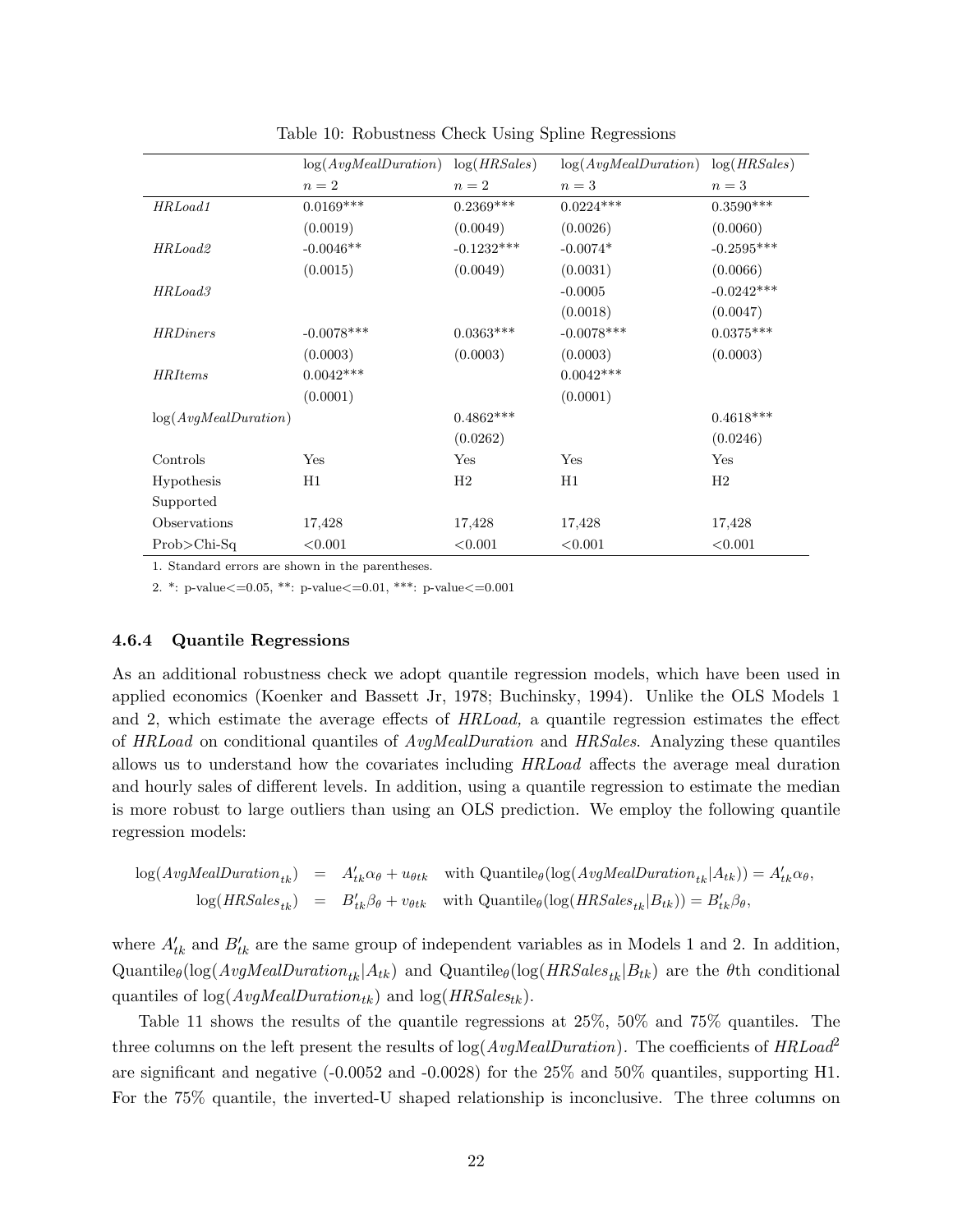the right show the results of  $log(HRSales)$ . The coefficients of  $HRLoad^2$  are consistently significant and negative (-0.0833, -0.0516 and -0.0231) across quantiles, supporting our H2. In addition, the coefficients of HRLoad are consistently positive (0.1720, 0.1083 and 0.0562), consistent with our primary results as shown in Table 6.

|                             | log(HRSales)<br>log(AvqMealDuration) |              |              |              |              |              |
|-----------------------------|--------------------------------------|--------------|--------------|--------------|--------------|--------------|
|                             |                                      |              |              |              |              |              |
|                             | 25 %                                 | $50\%$       | 75\%         | 25%          | $50\%$       | $75\%$       |
|                             | Quantile                             | Quantile     | Quantile     | Quantile     | Quantile     | Quantile     |
| <b>HRLoad</b>               | $0.0177***$                          | $0.0111***$  | $0.0053***$  | $0.1720***$  | $0.1083***$  | $0.0562***$  |
|                             | (0.0012)                             | (0.0016)     | (0.0014)     | (0.0032)     | (0.0037)     | (0.0039)     |
| $HRLoad^2$                  | $-0.0052***$                         | $-0.0028***$ | $-0.0005$    | $-0.0833***$ | $-0.0516***$ | $-0.0231***$ |
|                             | (0.0005)                             | (0.0006)     | (0.0003)     | (0.0023)     | (0.0019)     | (0.0026)     |
| <b>HRDiners</b>             | $-0.0056***$                         | $-0.0065***$ | $-0.0073***$ | $0.0354***$  | $0.0348***$  | $0.0340***$  |
|                             | (0.0003)                             | (0.0003)     | (0.0004)     | (0.0002)     | (0.0003)     | (0.0003)     |
| <b>HRItems</b>              | $0.0036***$                          | $0.0035***$  | $0.0034***$  |              |              |              |
|                             | (0.0002)                             | (0.0002)     | (0.0002)     |              |              |              |
| log(AvgMealDuration)        |                                      |              |              | $0.4802***$  | $0.4339***$  | $0.3608***$  |
|                             |                                      |              |              | (0.0326)     | (0.0226)     | (0.0140)     |
| Controls                    | Yes                                  | Yes          | Yes          | Yes          | Yes          | Yes          |
| <b>Hypothesis Supported</b> | H1                                   | H1           | not          | H2           | H2           | H2           |
|                             |                                      |              | supported    |              |              |              |
| Observations                | 17,428                               | 17,428       | 17,428       | 17,428       | 17,428       | 17,428       |
| $Prob$ >Chi-Sq              | < 0.001                              | < 0.001      | < 0.001      | < 0.001      | < 0.001      | < 0.001      |

Table 11: Robustness Checks Using Quantile Regressions

1. Standard errors are shown in the parentheses.

2. \*: p-value<=0.05, \*\*: p-value<=0.01, \*\*\*: p-value<=0.001

# 5 Managerial Insights and Concluding Remarks

#### 5.1 Managerial Insights

Our study underscores several insights for restaurant managers facing the increasing challenges and pressures of managing a diverse workforce in a highly demanding work environment. Making optimal staffing decisions is critical for restaurants to achieve better performance. Perhaps the most counter-intuitive finding of our study is that *reducing* the staffing level may be necessary to improve sales. We find that the optimal workload for hourly sales is approximately 1.46 diners per server above the current sample mean, controlling for the demand. The hourly diners/server ratio in our sample is currently on average equal to 4.3, with a standard deviation of 1.66. Our findings indicate that an optimal staffing of 5.76 diners per server would simultaneously increase sales and reduce labor costs. Using the estimates in the  $3SLS$  estimation of  $log(HRSales)$ , we project that optimal staffing will directly increase the average hourly sales by approximately 41%, controlling for the demand and average meal duration. A "sanity check" suggests that selling one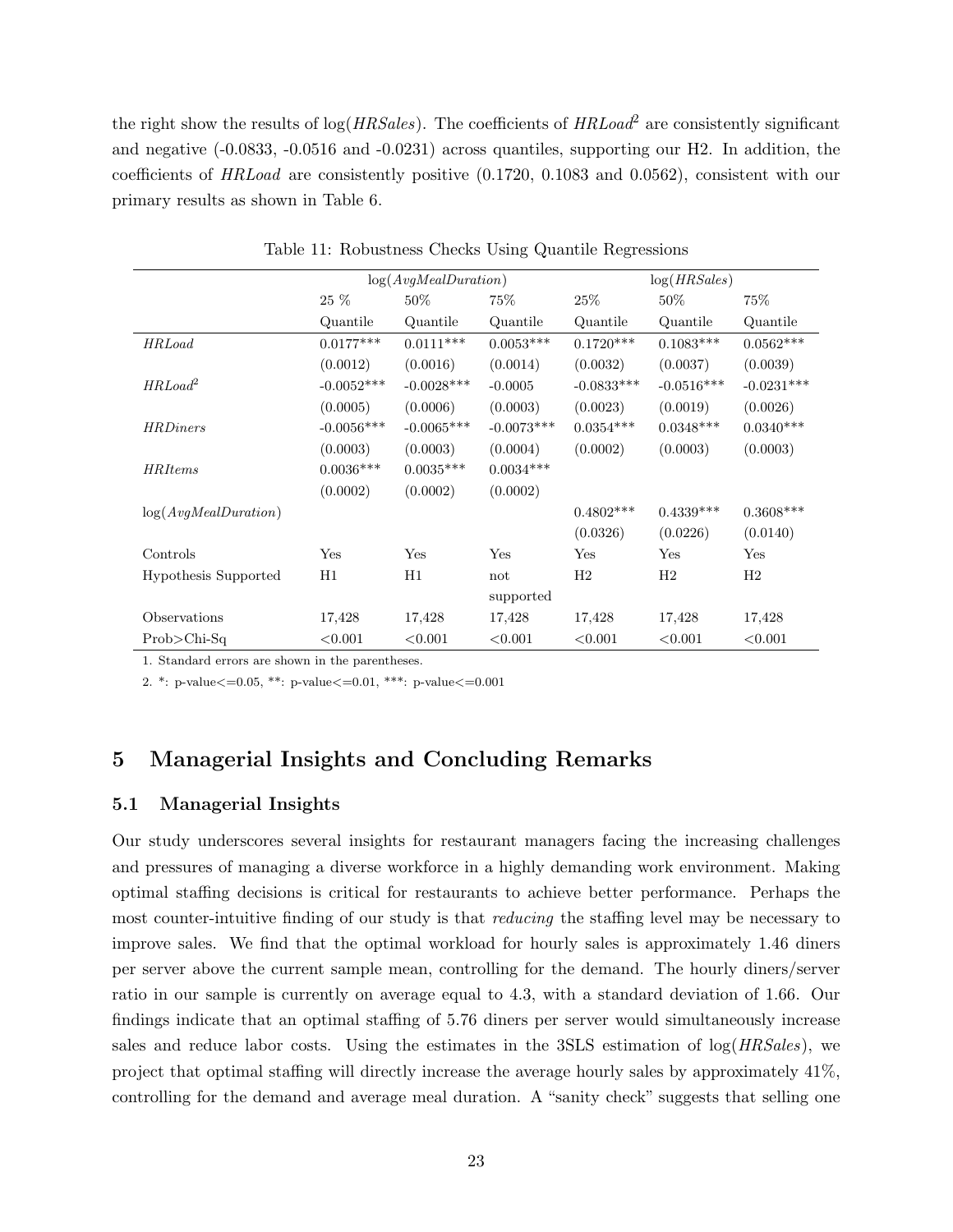additional starter or dessert or a glass of wine through effective up-selling or cross-selling may be worth about 40% of the price of an entree, which makes this estimated sales lift reasonable. In addition, we re-estimate the sales impact after controlling for HRItems using 3SLS estimation in Model 3 to categorize the sales lift into up-selling and cross-selling. It seems reasonable to assume that controlling for HRItems leads to isolating the cross-selling effect. We find that the optimal staffing level may result in a 12% sales lift in terms of up-selling. In other words, the remaining 29% of the sales lift can be ascribed to the cross-selling. Similar to other restaurants, our focal restaurants offer plenty of add-on options, making a 12% up-selling sales lift plausible.

Nevertheless, increasing the hourly workload may lead to a trade-off of lost sales due to shortened average meal duration. Using the estimates in the 3SLS models, we calculate that increasing hourly workload from 4.3 to 5.76 may reduce average meal duration by 2.5%, which may incur a marginal loss of 6% of total sales. Note that the marginal loss of sales via shortened meal duration is about one seventh of the marginal gain in sales via direct sales effort, which emphasizes the importance of effective sales training. On aggregate, the total effect of optimal staffing may lift sales by about 35%, controlling for everything else. In other words,

35% Sales lift =  $12\%$  Upselling +  $29\%$  Cross selling  $-6\%$  Loss from reduced meal duration.

Additionally, we find that over 75% of the time, restaurants tend to over-staff by on average 1.14 servers per hour. Assuming servers are paid the minimum hourly wage for tipped workers (\$2.63 in Massachusetts), we would expect optimal staffing to save the restaurants about 0.7% of total sales in labor. Moreover, reducing the staffing level by 1.14 servers each hour can save about 20% of current labor costs (the current average hourly staffing level is 5.63 servers). Of course, our model does not allow us to make an entirely accurate estimate of the potential improvement from optimal staffing (e.g., further labor-related non-wage costs), nor can the restaurants perfectly forecast demand. We nevertheless anticipate a significant sales lift and cost saving from optimal staffing because of the benefits from correcting both under-staffing and over-staffing errors.

#### 5.2 Concluding Remarks

Most studies on staffing decisions in services tend to overlook employees' adaptive behavior to work environments. In this paper we use detailed operational data gathered from a restaurant chain to study the effects of workload, an environmental variable, on servers' performance, taking endogeneity into consideration. We find that, as workload increases, the meal duration first increases and then decreases. We also find that, when the overall workload is low, increasing the workload may motivate servers to generate more sales. When the workload is high, increasing the workload may limit servers' effective sales. Our empirical findings contribute to the existing analytical models on staffing in two aspects. First, the non-linearity of the meal duration impact enriches the analytical research on staffing that considers workload-dependent productivity. Hasija et al. (2010) have written an important and timely paper on the linear speeding-up behavior induced by workload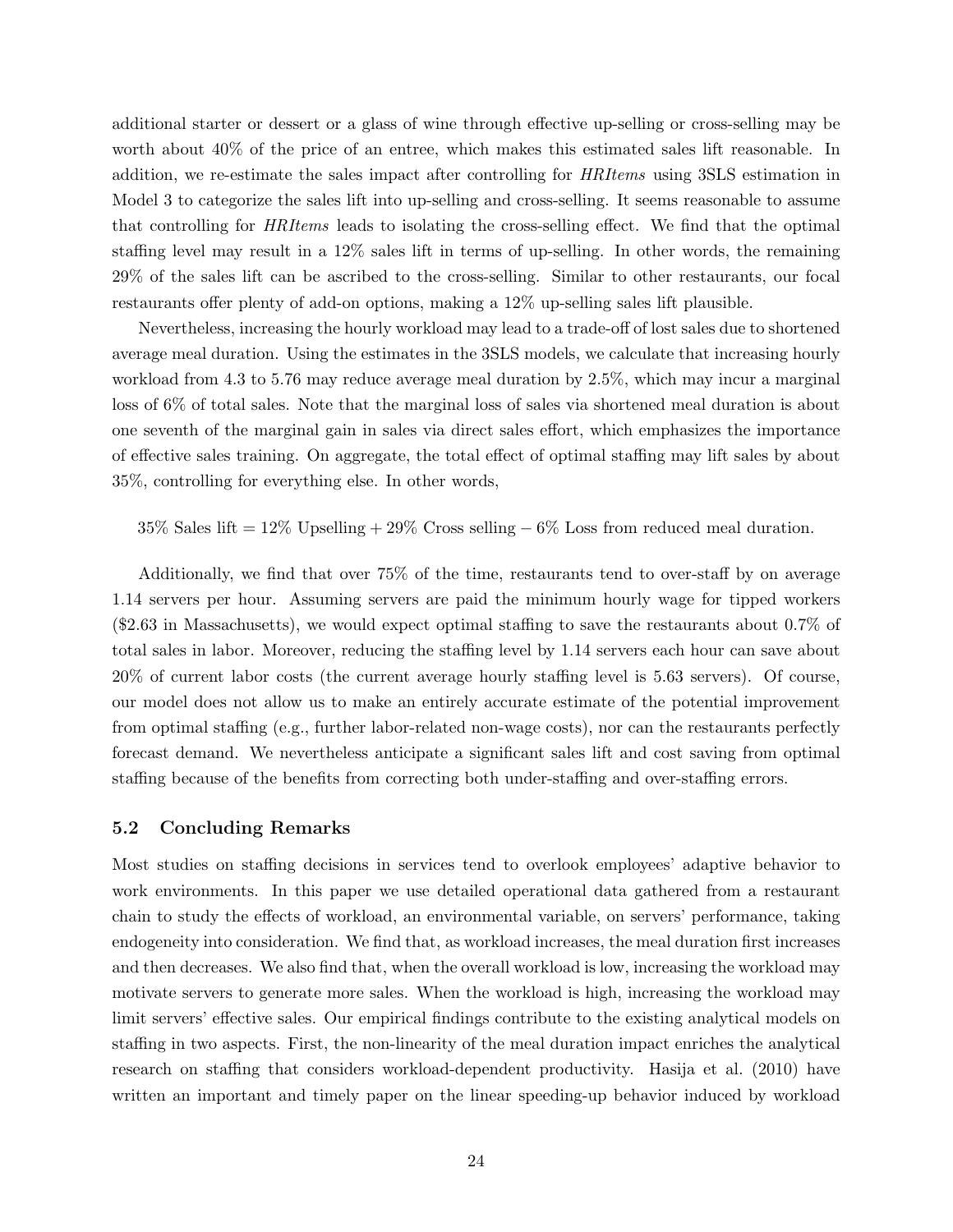to estimate a call center's capacity. Future research may further assume non-linear productivity induced by workload. Less adequate is their assumption that the workload does not affect service quality. Our finding provides empirical evidence to support existing research studying the effect of workload on service quality (see e.g., Anand et al. 2011). Higher sales not only benefit the restaurant's bottom line but also may arguably reflect higher service quality. Understanding the trade-off between productivity and quality induced by workload may strengthen the analytical models on staffing.

The drivers of workload effects are initially unclear. On the one hand, a high workload may indicate high demand, which will increase the hourly performance. On the other hand, a high workload may indicate under-staffing, which may result in overloaded servers and diminished performance. We show that optimal staffing decisions, i.e., supply factors, mainly drive the results of our analysis. In particular, optimal staffing can improve sales generation and save labor costs.

Figure 5 illustrates the relationship between workload and predicted hourly performance. On the left we observe that workload initially slows down servers. After a critical point, servers start to speed up and thus reduce the average meal duration. As shown on the right of Figure 5, surprisingly, when the workload is small, sales increase with the workload: "The Devil makes work for idle hands". However, after a certain threshold (between five and six diners per server) is reached, sales start to decrease with the workload: "Many hands make light work". We make a seemingly counter-intuitive suggestion that reducing staffing is sometimes necessary to achieve higher sales and lower costs in a situation when restaurants are overstaffed. This is contrary to what most research into retail stores finds, which is significant under-staffing.



Figure 5: Predicted Hourly Performance

It is important to take into account the limitations of our findings. Although our data set is among the largest in the existing literature on worker performance response to external factors, it misses a few interesting variables. For example, we do not observe the exact duration of each service procedure, such as taking the order and settling the bill. An interesting avenue for future research would be to examine the impact of workload on each specific service procedure. In addition, we lacked data about complete tipping information because we only observed tips paid through credit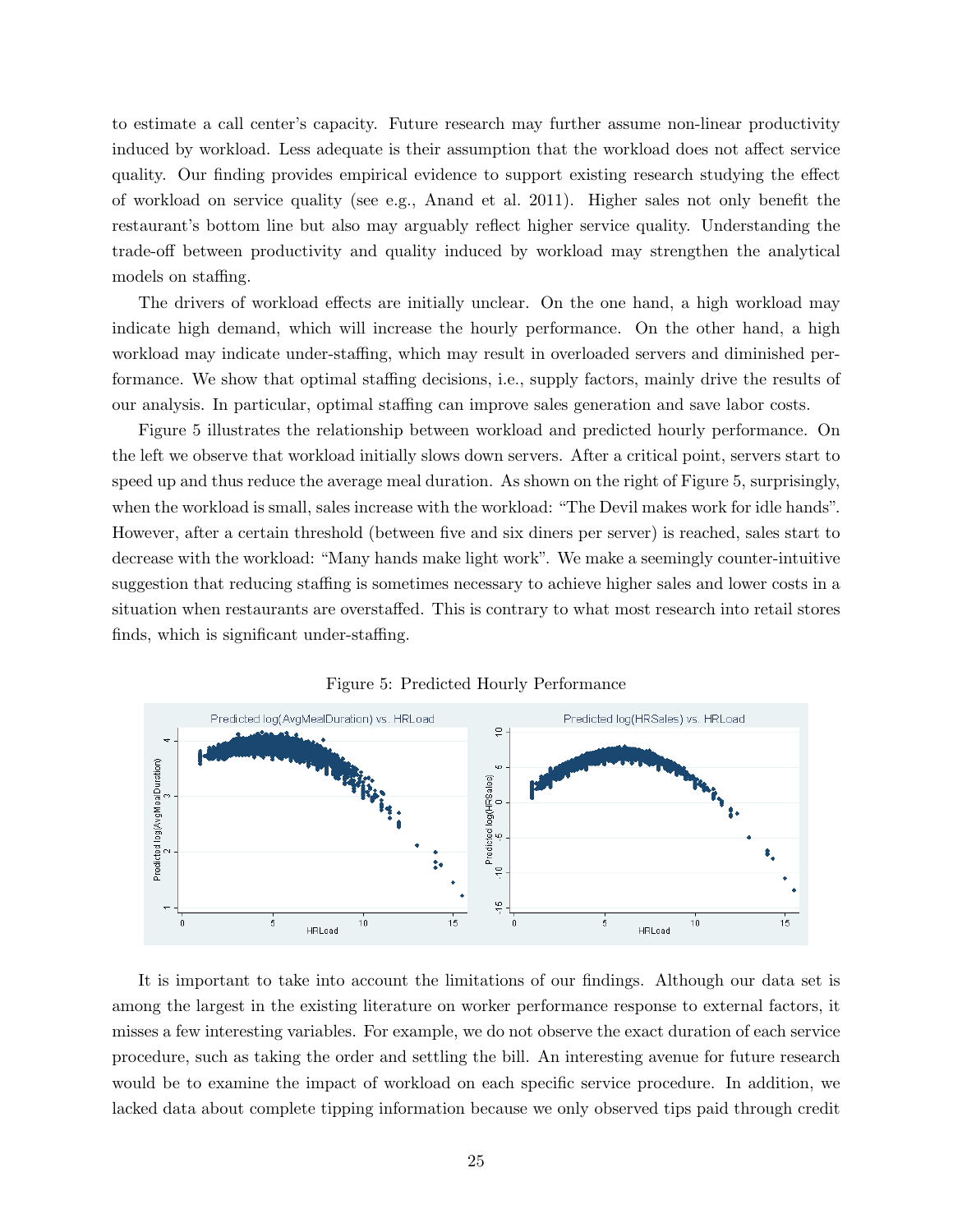cards. We analyzed tips data that was available to us and found that tips showed very little variation; therefore we did not find a robust impact of workload on tips. However, other types of customer satisfaction data, such as customer surveys, would be desirable to study the impact of workload on guest satisfaction. Furthermore, due to data limitations, our study does not examine the impact of other factors, such as kitchen capacity and diner heterogeneity. Although we employed instrumental variables to address this omitted variable issue, these factors would be worth studying in future research. Additionally, our data only shows the number of servers who receive checks, which should cause a downward bias relative to the actual staffing decisions. Nevertheless, as we find that the restaurant is already overstaffed, including more precise information in this case would only strengthen our findings. Further research opportunities in this setting include studying other OM/Human Resources interface issues, such as the "chemistry" among team members and team composition. Using our findings about server's adaptive behavior to environmental constrains to design new workforce scheduling algorithms would offer an interesting and fruitful direction, too. Finally, in our models, in order to separate the supply-side driver of workload effect, we assume exogenous demand, namely the number of diners starting service every hour. In practice, arriving diners may choose to enter the restaurant or leave depending on its occupancy. For example, when a restaurant is too empty, diners may interpret it as a sign of low restaurant quality, thus deciding to leave. However, when the restaurant is too full, diners may anticipate a long wait, thus balking at the door. It would be interesting to empirically test how occupancy affects demand.

# References

- Afifi, A.A., V. Clark, S. May. 2004. Computer-aided multivariate analysis. CRC Press.
- Amenta, E., B.G. Carruthers, Y. Zylan. 1992. A hero for the aged? The townsend movement, the political mediation model, and us old-age policy, 1934-1950. The American Journal of Sociology 98(2) 308–339.
- Anand, K.S., M.F. Paç, S. Veeraraghavan. 2011. Quality-speed conundrum: Tradeoffs in customerintensive services. Management Science 57(1) 40–56.
- Angrist, J., A.B. Krueger. 1994. Why do world war II veterans earn more than nonveterans? Journal of Labor Economics  $12(1)$  74–97.
- Baron, R.M., D.A. Kenny. 1986. The moderator–mediator variable distinction in social psychological research: Conceptual, strategic, and statistical considerations. Journal of personality and social psychology  $51(6)$  1173.
- Bendoly, E., K. Donohue, K.L. Schultz. 2006. Behavior in operations management: Assessing recent findings and revisiting old assumptions. Journal of Operations Management 24(6) 737–752.
- Bendoly, E., M. Prietula. 2008. The role of evolving skill and transitional workload on motivation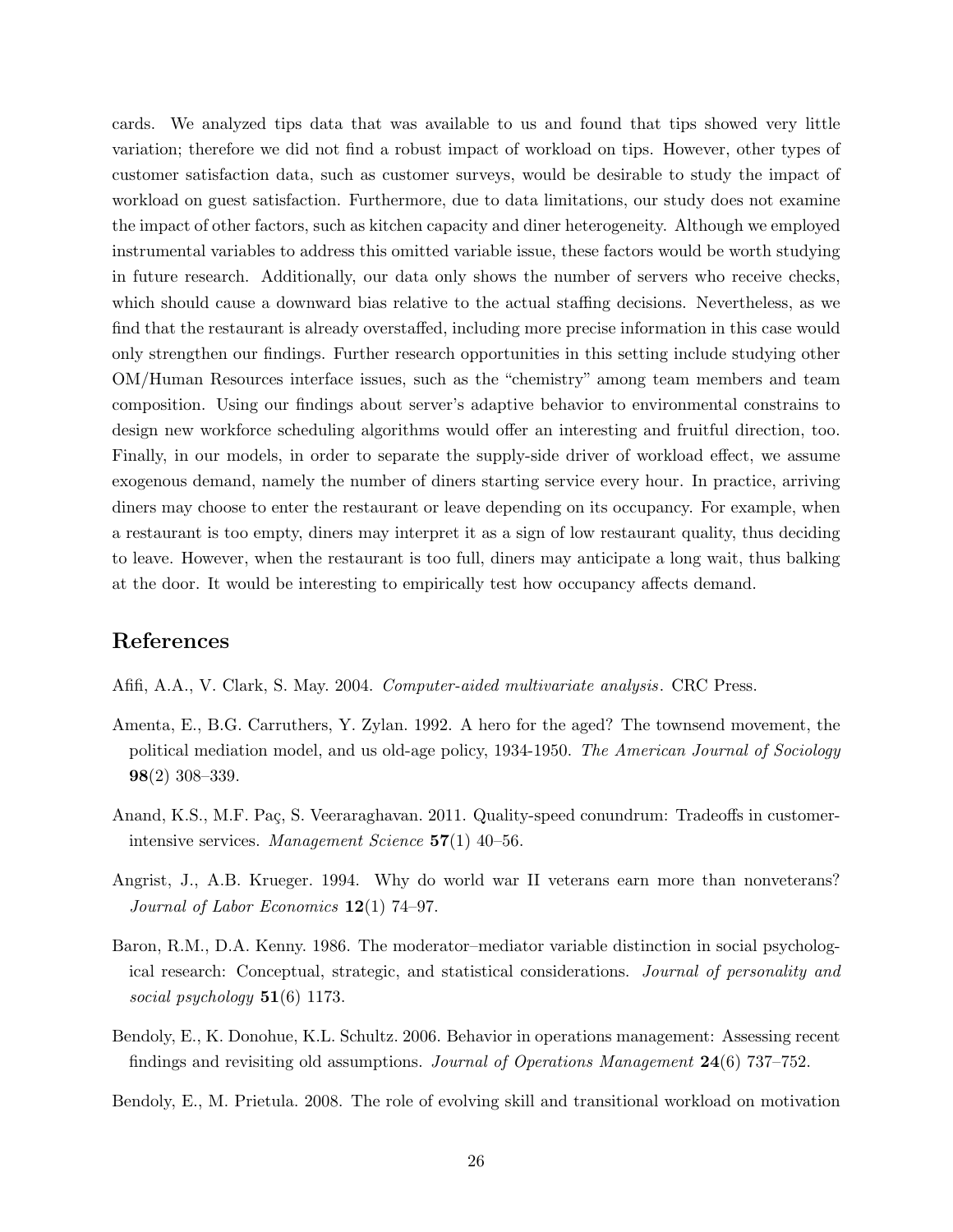and realized performance in operational tasks. International Journal of Operations  $\mathcal B$  Production Management **28**(12) 1130-1152.

- Bloom, Nicholas, John Van Reenen. 2007. Measuring and explaining management practices across firms and countries. The Quarterly Journal of Economics 122(4) 1351–1408.
- Boudreau, J.W. 2004. Organizational behavior, strategy, performance, and design in Management Science. Management Science 1463–1476.
- Boudreau, J.W., W. Hopp, J.O. McClain, L.J. Thomas. 2003. On the interface between operations and human resources management. Manufacturing  $\mathscr C$  Service Operations Management 5(3) 179– 202.
- Brown, L., N. Gans, A. Mandelbaum, A. Sakov, H. Shen, S. Zeltyn, L. Zhao. 2005. Statistical analysis of a telephone call center. Journal of the American Statistical Association 100(469) 36–50.
- Buchinsky, M. 1994. Changes in the US wage structure 1963-1987: Application of quantile regression. Econometrica 62(2) 405–458.
- Cakir, A., DJ Hart, TFM Stewart. 1980. Visual display terminals: A manual covering ergonomics, workplace design, health and safety, task organization. Wiley (Chichester Eng. and New York).
- Deci, E.L., J.P. Connell, R.M. Ryan. 1989. Self-determination in a work organization. Journal of Applied Psychology 74(4) 580.
- Fields, Roger. 2007. Restaurant Success by the Numbers. Ten Speed Press.
- Fitzsimmons, J.A., G.B. Maurer. 1991. A walk-through audit to improve restaurant performance. The Cornell Hotel and Restaurant Administration Quarterly 31(4) 94–99.
- Gans, N., G. Koole, A. Mandelbaum. 2003. Telephone call centers: Tutorial, review, and research prospects. Manufacturing and service operations management 5(2) 79–141.
- Green, Linda, Sergei Savin, Nicos Savva. 2011. "Nursevendor Problem": Personnel staffing in the presence of endogenous absenteesism. Working Paper .
- Hasija, S., E. Pinker, R.A. Shumsky. 2010. Work expands to fill the time available: Capacity estimation and staffing under parkinson's law. Manufacturing  $\mathcal C$  Service Operations Management  $12(1)$  1–18.
- Huckman, R.S., B.R. Staats, D.M. Upton. 2009. Team familiarity, role experience, and performance: Evidence from indian software services. Management Science 55(1) 85–100.
- Kc, D.S., C. Terwiesch. 2009. Impact of workload on service time and patient safety: An econometric analysis of hospital operations. Management Science 55(9) 1486–1498.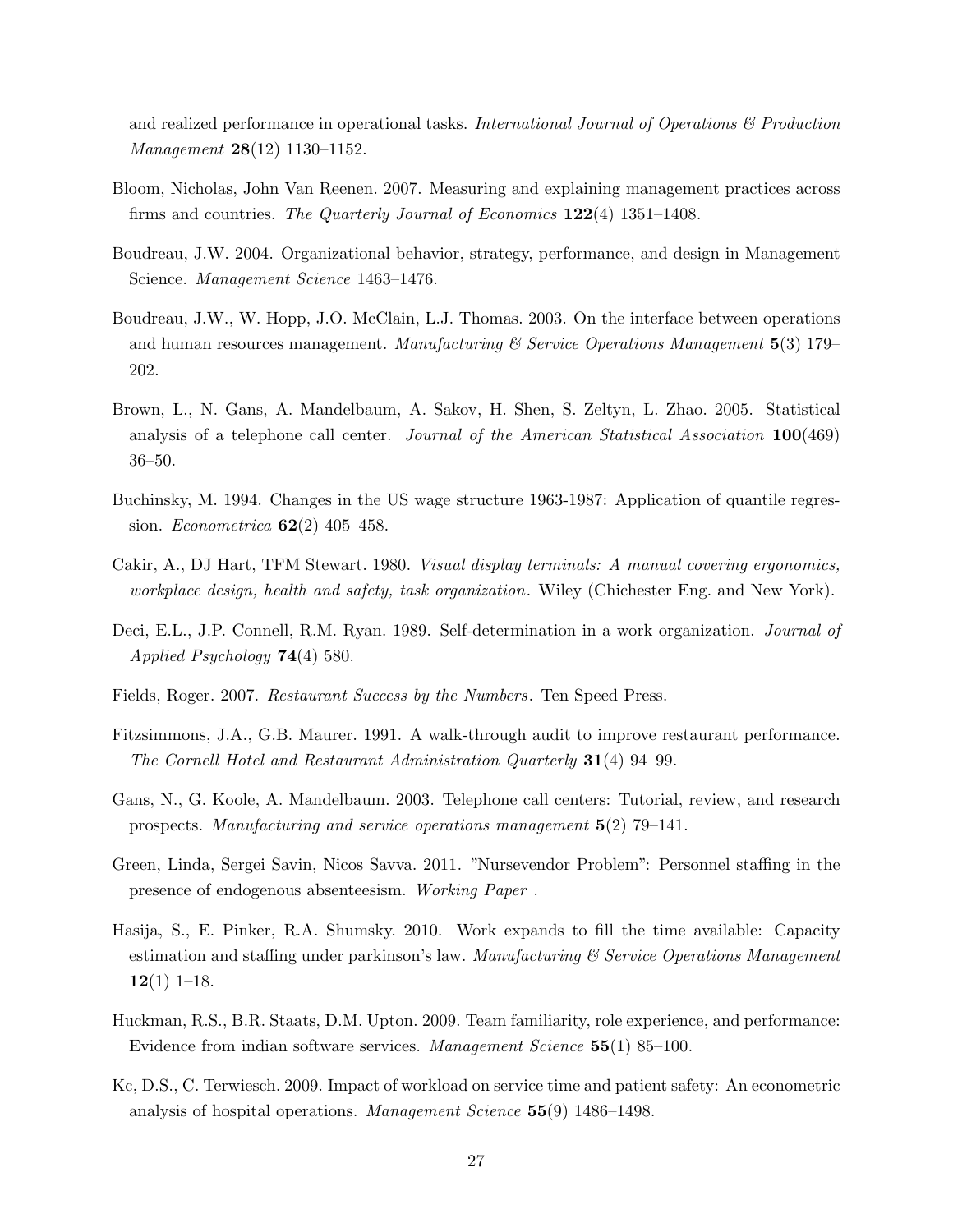- Kc, D.S., C. Terwiesch. 2011. An econometric analysis of patient flows in the cardiac ICU. Manufacturing & Service Operations Management .
- Kennedy, P. 2003. A guide to econometrics. The MIT Press.
- Kimes, S.E. 2004. Restaurant revenue management implementation at chevys arrowhead. Cornell Hotel and Restaurant Administration Quarterly 45(1) 52.
- Kimes, S.E., D.I. Barrash, J.E. Alexander. 1999. Developing a restaurant revenue-management strategy. Cornell Hotel and Restaurant Administration Quarterly 40(5) 18.
- Kimes, S.E., R.B. Chase, S. Choi, P.Y. Lee, E.N. Ngonzi. 1998. Restaurant revenue management:: Applying yield management to the restaurant industry. The Cornell Hotel and Restaurant Administration Quarterly **39**(3) 32–39.
- Kimes, S.E., S.K.A. Robson. 2004. The impact of restaurant table characteristics on meal duration and spending. Cornell Hotel and Restaurant Administration Quarterly 45(4) 333.
- Kimes, S.E., G.M. Thompson. 2004. Restaurant revenue management at Chevys: determining the best table mix. Decision Sciences 35(3) 371–392.
- Kleinbaum, D.G., L.L. Kupper, K.E. Muller. 2007. Applied regression analysis and other multivariable methods. Duxbury Pr.
- Koenker, R., G. Bassett Jr. 1978. Regression quantiles. Econometrica 33–50.
- Kuntz, Ludwig, Roman Mennicken, Stefan Scholtes. 2011. Stress on the ward: Linking individual performance to system service quality. Working Paper .
- Locke, E.A., A.J. Mento, B.L. Katcher. 1978. The interaction of ability and motivation in performance: An exploration of the meaning of moderators1. *Personnel Psychology* **31**(2) 269–280.
- Lupien, SJ, F. Maheu, M. Tu, A. Fiocco, TE Schramek. 2007. The effects of stress and stress hormones on human cognition: Implications for the field of brain and cognition. *Brain and*  $cognition 65(3) 209-237.$
- Maher, K. 2007. Wal-mart seeks flexibility in worker shifts. The Wall Street Journal January 3rd.
- Mani, V., S. Kesavan, J.M. Swaminathan. 2011. Understaffing in retail stores: Drivers and consequences .
- Mill, R. 2004. Restaurant management: Customers, operations, and employees .
- Oliva, R., J.D. Sterman. 2001. Cutting corners and working overtime: Quality erosion in the service industry. Management Science 894–914.
- Parkinson, C. 1958. Northcote: Parkinsons law: The pursuit of progress.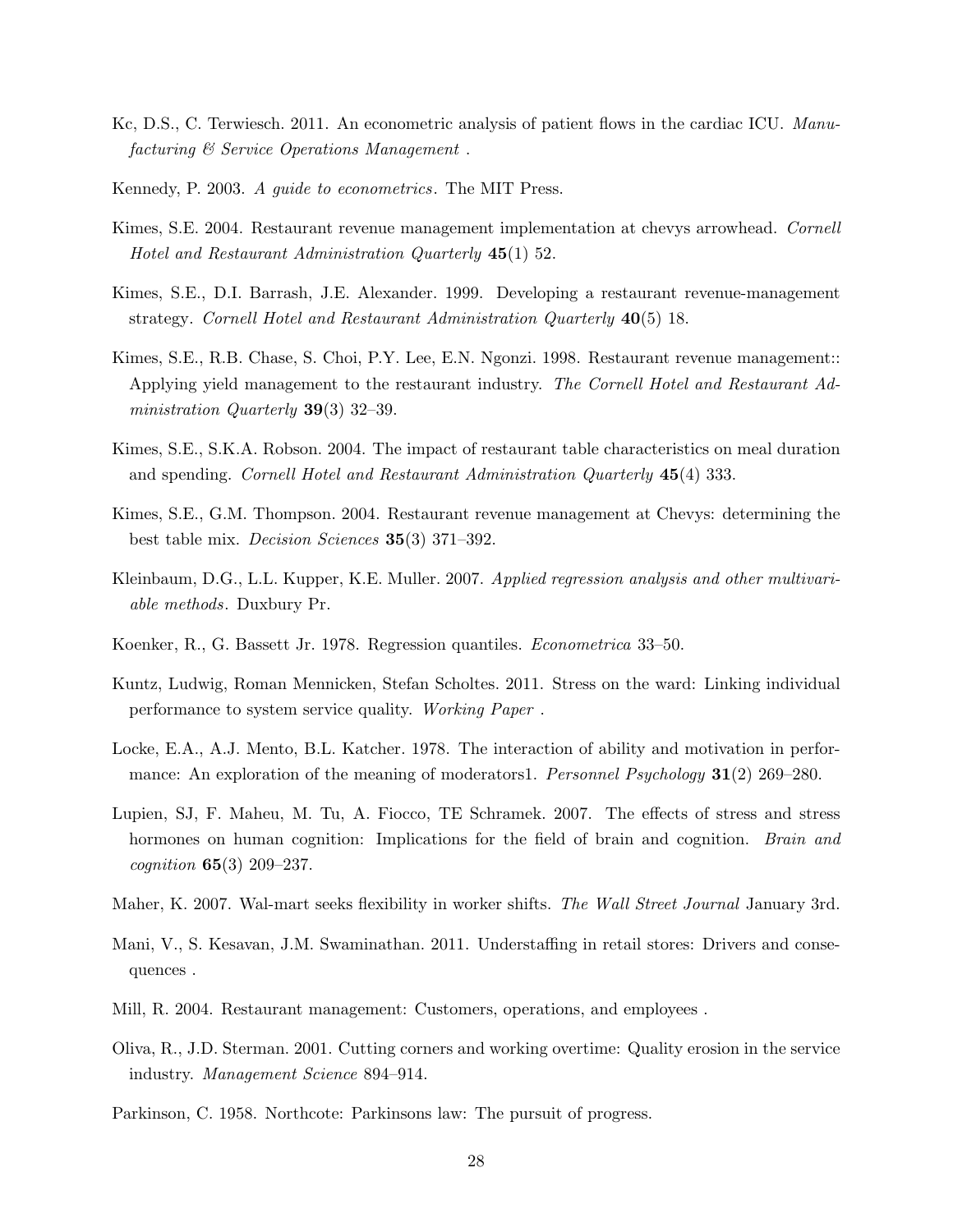- Perdikaki, O., S. Kesavan, J.M. Swaminathan. 2011. Effect of traffic on sales and conversion rates of retail stores .
- Powell, Adam, Sergei Savin, Nicos Savva. 2012. Physician workload and hospital reimbursement: Overworked physicians generate less revenue per patient. Manufacturing  $\mathscr C$  Service Operations Management (Forthcoming).
- Powell, S.G., K.L. Schultz. 2004. Throughput in serial lines with state-dependent behavior. Management Science 1095–1105.
- Preacher, K.J., A.F. Hayes. 2008. Asymptotic and resampling strategies for assessing and comparing indirect effects in multiple mediator models. Behavior research methods 40(3) 879.
- Robson, S.K.A. 1999. Turning the tables. Cornell Hotel and Restaurant Administration Quarterly 40(3) 56.
- Schultz, K.L., D.C. Juran, J.W. Boudreau. 1999. The effects of low inventory on the development of productivity norms. Management Science 1664–1678.
- Schultz, K.L., D.C. Juran, J.W. Boudreau, J.O. McClain, L.J. Thomas. 1998. Modeling and worker motivation in jit production systems. Management Science 1595–1607.
- Setyawati, L. 1995. Relation between feelings of fatigue, reaction time and work productivity. Journal of human ergology  $24(1)$  129.
- Siebert, W.S., N. Zubanov. 2010. Management economics in a large retail company. Management Science **56**(8) 1398-1414.
- Staats, B.R., F. Gino. 2012. Specialization and variety in repetitive tasks: Evidence from a japanese bank. Management Science (Forthcoming).
- Staiger, D., J.H. Stock. 1994. Instrumental variables regression with weak instruments .
- Sulek, J.M., R.L. Hensley. 2004. The relative importance of food, atmosphere, and fairness of wait. Cornell Hotel and Restaurant Administration Quarterly 45(3) 235.
- Villas-Boas, J.M., R.S. Winer. 1999. Endogeneity in brand choice models. Management Science 1324–1338.
- Wooldridge, J.M. 2002. Econometric analysis of cross section and panel data. The MIT press.
- Yeo, G.B., A. Neal. 2004. A multilevel analysis of effort, practice, and performance: Effects; of ability, conscientiousness, and goal orientation. Journal of Applied Psychology 89(2) 231.
- Zellner, A., H. Theil. 1962. Three-stage least squares: simultaneous estimation of simultaneous equations. Econometrica: Journal of the Econometric Society 54–78.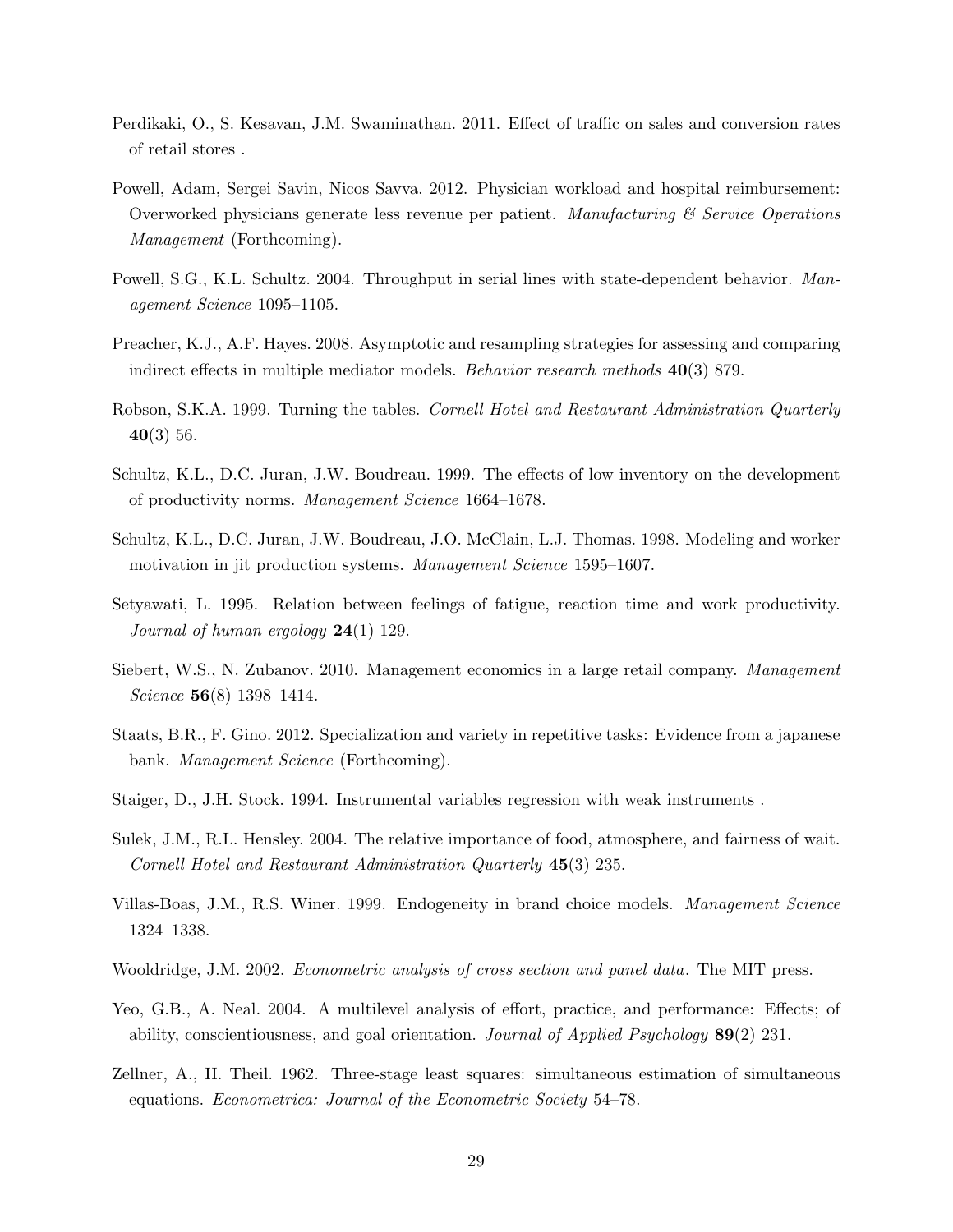Zenios, Stefanos, Biyu He, Franklin Dexter, Alex Macario. 2011. The timing of staffing decisions in hospital operating rooms: Incorporating workload heterogeneity into the newsvendor problem. Manufacturing & Service Operations Management (Forthcoming).